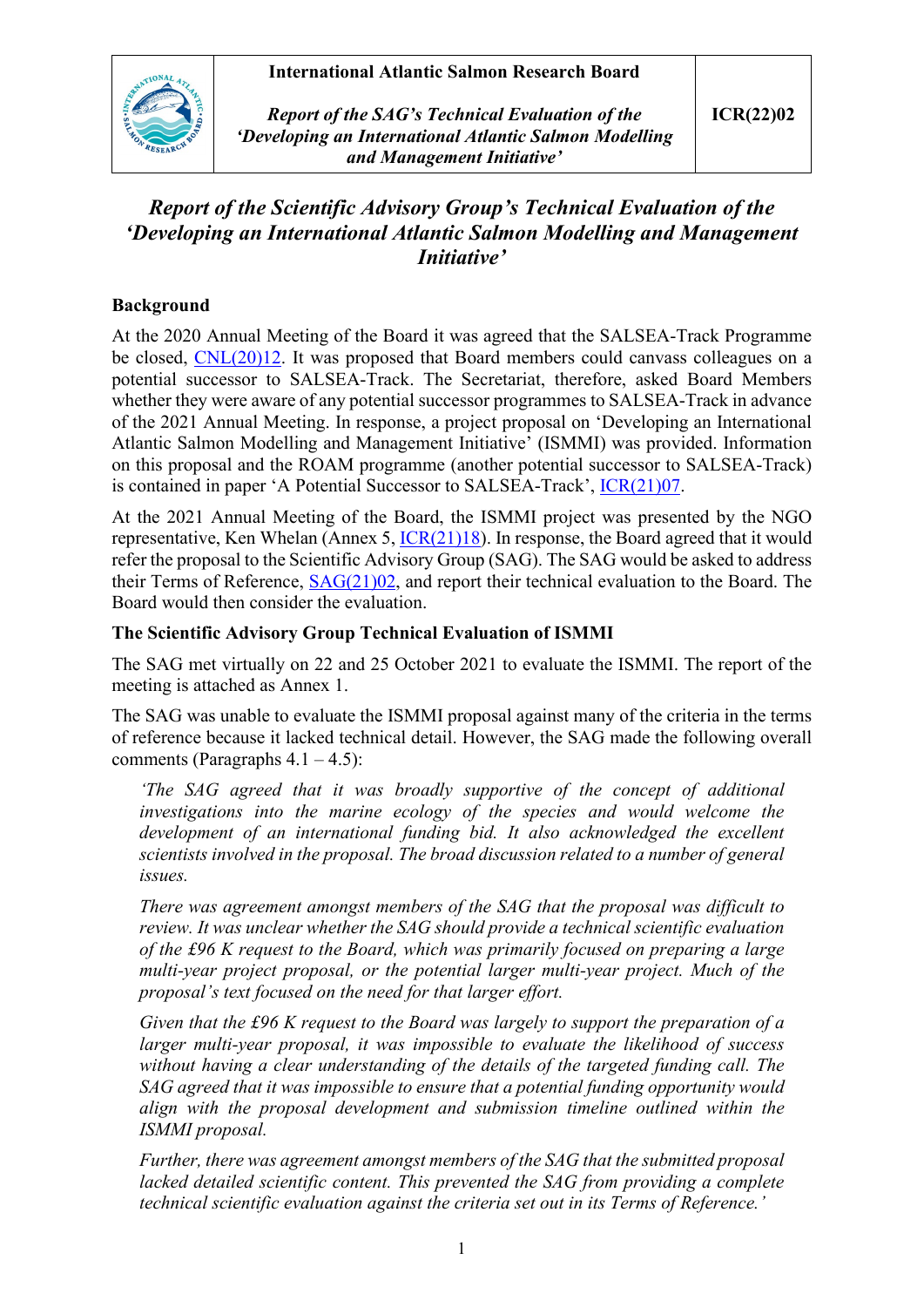#### **Decisions**

The Board may wish to consider the following questions:

- does the Board wish to seek contributions from Parties to enable funding of the ISMMI Proposal?
- does the Board wish to endorse the ISMMI Proposal (without seeking to provide funding)?

Additionally, the Board may also wish to take this opportunity to consider whether, in general, it should consider funding and / or endorsing the preparation of research proposals.

> Secretariat Edinburgh 19 January 2022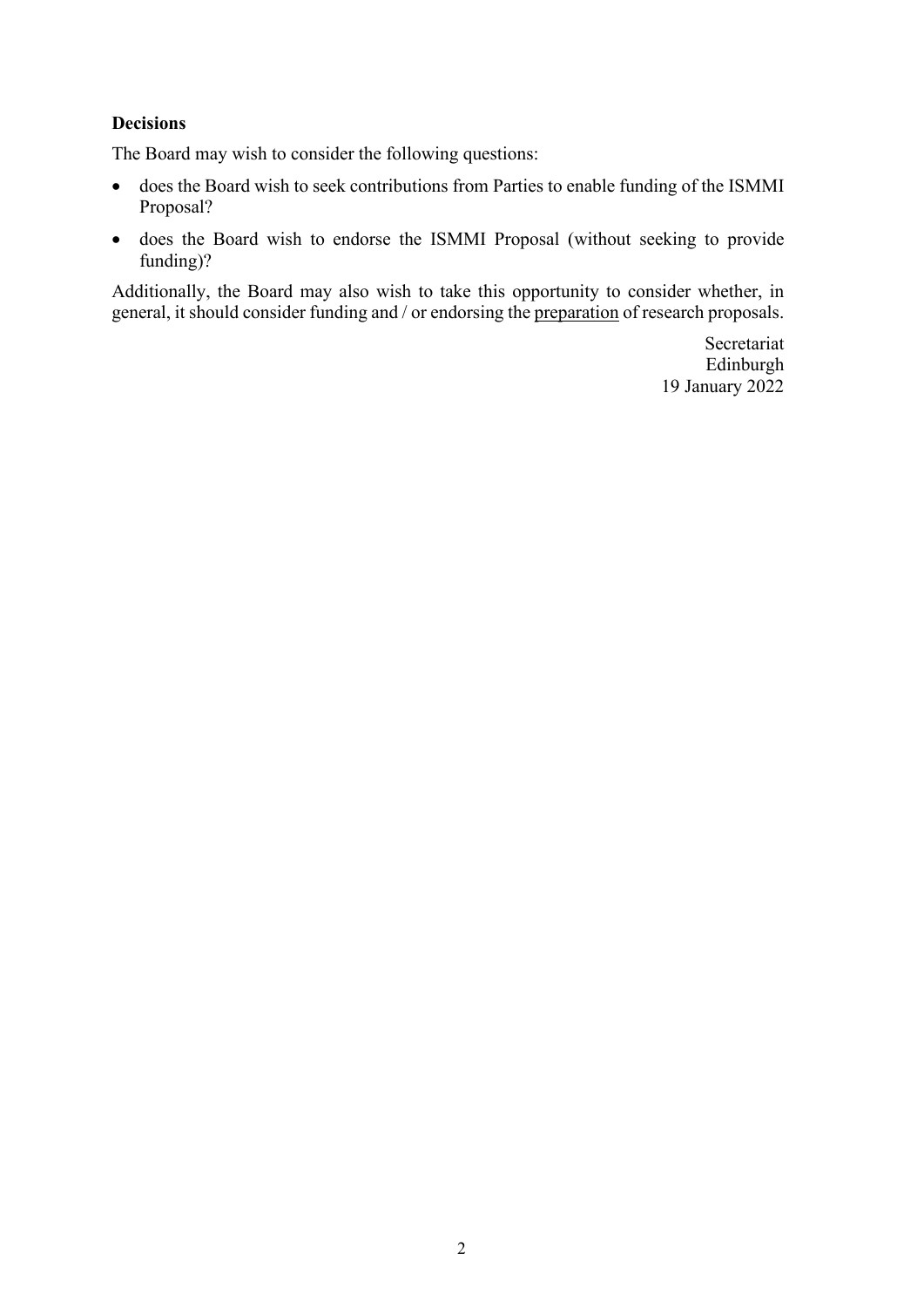### **SAG(21)05**

# *Report of the Technical Evaluation of the 'Developing an International Atlantic Salmon Modelling and Management Initiative'*

### *22 and 25 October*

# *By Video Conference*

### **1. Opening of the Meeting**

- 1.1 The Chair of the Scientific Advisory Group (SAG), Peder Fiske (Norway), opened the meeting. He welcomed members of the SAG and thanked them for agreeing to undertake the work assigned to them. He provided the following background to the technical evaluation of the 'Developing an International Atlantic Salmon Modelling and Management Initiative'.
- 1.2 At the 2020 Annual Meeting of the International Atlantic Salmon Research Board (the Board) it was agreed that the SALSEA Track Programme be closed, [CNL\(20\)12.](https://nasco.int/wp-content/uploads/2020/08/CNL2012_Report-of-the-Nineteenth-Meeting-of-the-International-Atlantic-Salmon-Research-Board_FINAL.pdf) The Board also agreed that:

'*any successor to SALSEA-Track should have the following attributes: be problem focused with a clearly defined internationally relevant question, which is not solely developed based on the newest technology available; have clear SMART objectives; have clear timelines; have a clear budget; be at the basinscale; and have an identified owner / co-ordinator. Additionally, it should address issues such as: data gaps / climate change / commonalities across the jurisdictions / mechanisms for supporting new technologies.*'

- 1.3 It was proposed that Board members could canvass colleagues on a potential successor to SALSEA-Track if the ROAM programme was not deemed a feasible candidate successor. The Board also recognised that the process of considering a new programme could happen alongside developments in the ROAM programme. The Secretariat, therefore, asked Board Members whether they were aware of any potential successor programmes to SALSEA-Track in advance of the 2021 Annual Meeting. In response, a project proposal on 'Developing an International Atlantic Salmon Modelling and Management Initiative' (ISMMI) was provided. Information on this proposal and the ROAM programme is contained in paper 'A Potential Successor to SALSEA-Track', [ICR\(21\)07.](https://salmonatsea.com/wp-content/uploads/2021/04/ICR2107_Potential-Successor-to-SALSEA-Track.pdf)
- 1.4 At the 2021 Annual Meeting of the Board, the ISMMI was presented by the NGO representative, Ken Whelan,  $ICR(21)12$ . In response, the Board agreed that:
	- it would refer the proposal to the SAG for a technical evaluation;
	- individual SAG members could consult with other relevant experts on this evaluation;
	- the SAG would be asked to address their Terms of Reference and report their technical evaluation to the Board; and
	- the Board would consider this evaluation and, if necessary, a virtual inter-sessional meeting of the Board could be arranged.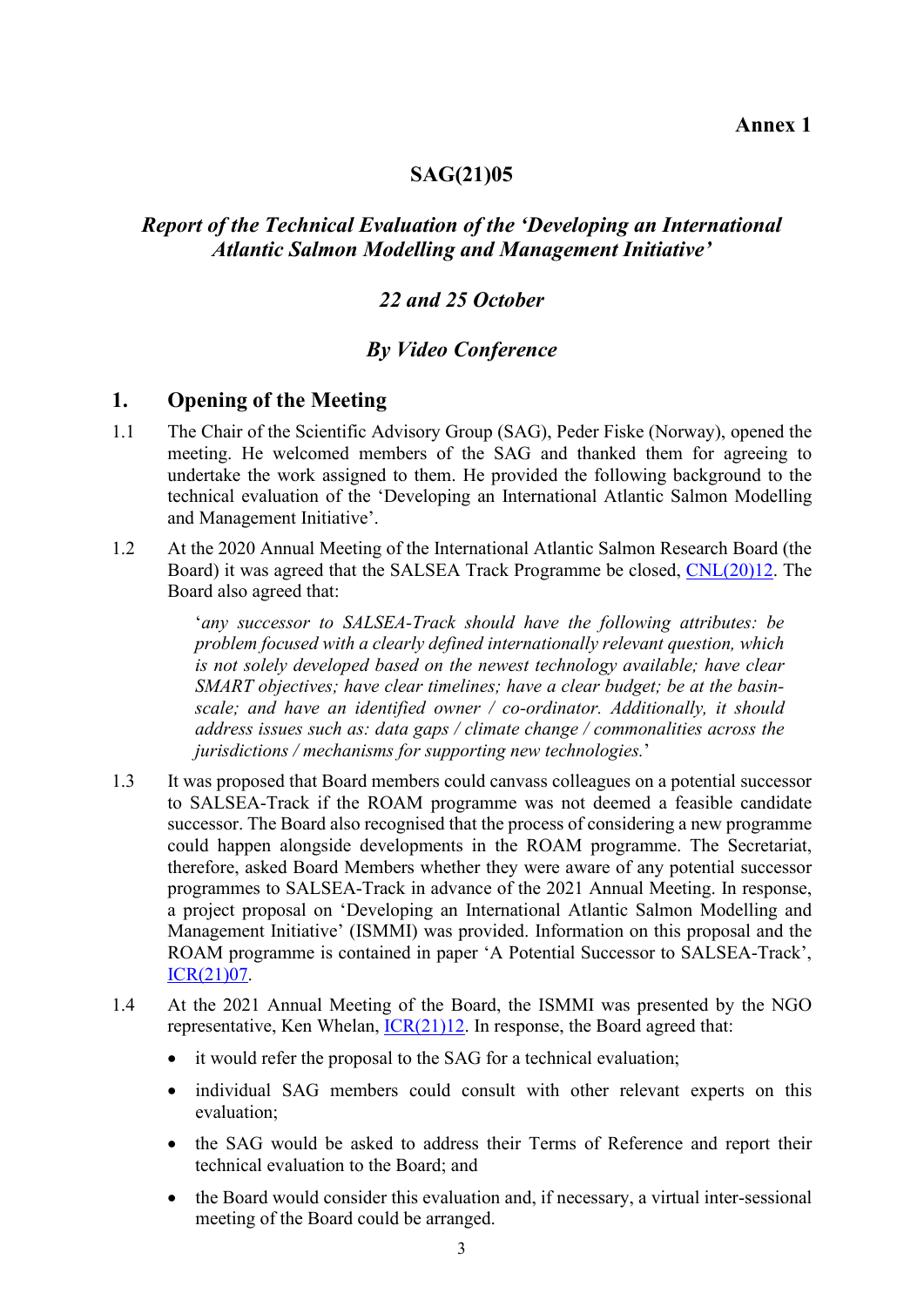- 1.5 The Chair noted, therefore, that the purpose of the meeting was to address the Terms of Reference and to report to the Board.
- 1.6 A list of participants of the SAG is contained in Annex 1.

# **2. Adoption of the Agenda**

2.1 The SAG adopted its Agenda, SAG(21)04 (Annex 2).

### **3. Consideration of the Terms of Reference**

- 3.1 The Group discussed the Terms of Reference for the technical evaluation, [SAG\(21\)02,](https://salmonatsea.com/wp-content/uploads/2021/10/SAG2102_Terms-of-Reference-for-the-SAGs-Technical-Evaluation-of-the-ISMMI.pdf) which are as follows:
	- 1. Provide a technical scientific evaluation of the ISMMI related to its merit, worth and significance, including, but not restricted to, an evaluation of the proposal in relation to:
		- its clarity;
		- its quality of research design and methods;
		- its originality and potential contribution to scientific knowledge;
		- its scientific ambition and probability of success;
		- its scientific outputs, dissemination and potential scientific impact.
	- 2. Provide additional technical scientific information which will assist the Board in determining:
		- the relevance of the proposal to the purpose of the Board, i.e. 'to promote collaboration and co-operation on research into the causes of marine mortality of Atlantic salmon and the opportunities to counteract this mortality.'
		- the relevance of the proposal to the required attributes for a successor to SALSEA-Track, i.e. be problem focused with a clearly defined internationally relevant question, which is not solely developed based on the newest technology available; have clear SMART objectives; have clear timelines; have a clear budget; be at the basin-scale; and have an identified owner / co-ordinator. Additionally, it should address issues such as: data gaps / climate change / commonalities across the jurisdictions / mechanisms for supporting new technologies.
	- 3. Provide additional technical scientific information which will assist the Board in its consideration regarding endorsement of the proposal.

# **4. Provision of a Technical Scientific Evaluation of the 'International Atlantic Salmon Modelling and Management Initiative' (ISMMI)**

### **General Comments**

- 4.1 The Chair referred participants to the ISMMI proposal (Annex 3) and the presentation made by Ken Whelan at the Board's 2021 Annual Meeting, [ICR\(21\)12.](https://salmonatsea.com/wp-content/uploads/2021/06/ICR2112_Presentation-on-the-ISMMI-Initiative.pdf) Dr Fiske gave a short presentation of his understanding of the proposal. This was followed by a general discussion of the participants' views of the proposal.
- 4.2 The SAG agreed that it was broadly supportive of the concept of additional investigations into the marine ecology of the species and would welcome the development of an international funding bid. It also acknowledged the excellent scientists involved in the proposal. The broad discussion related to a number of general issues.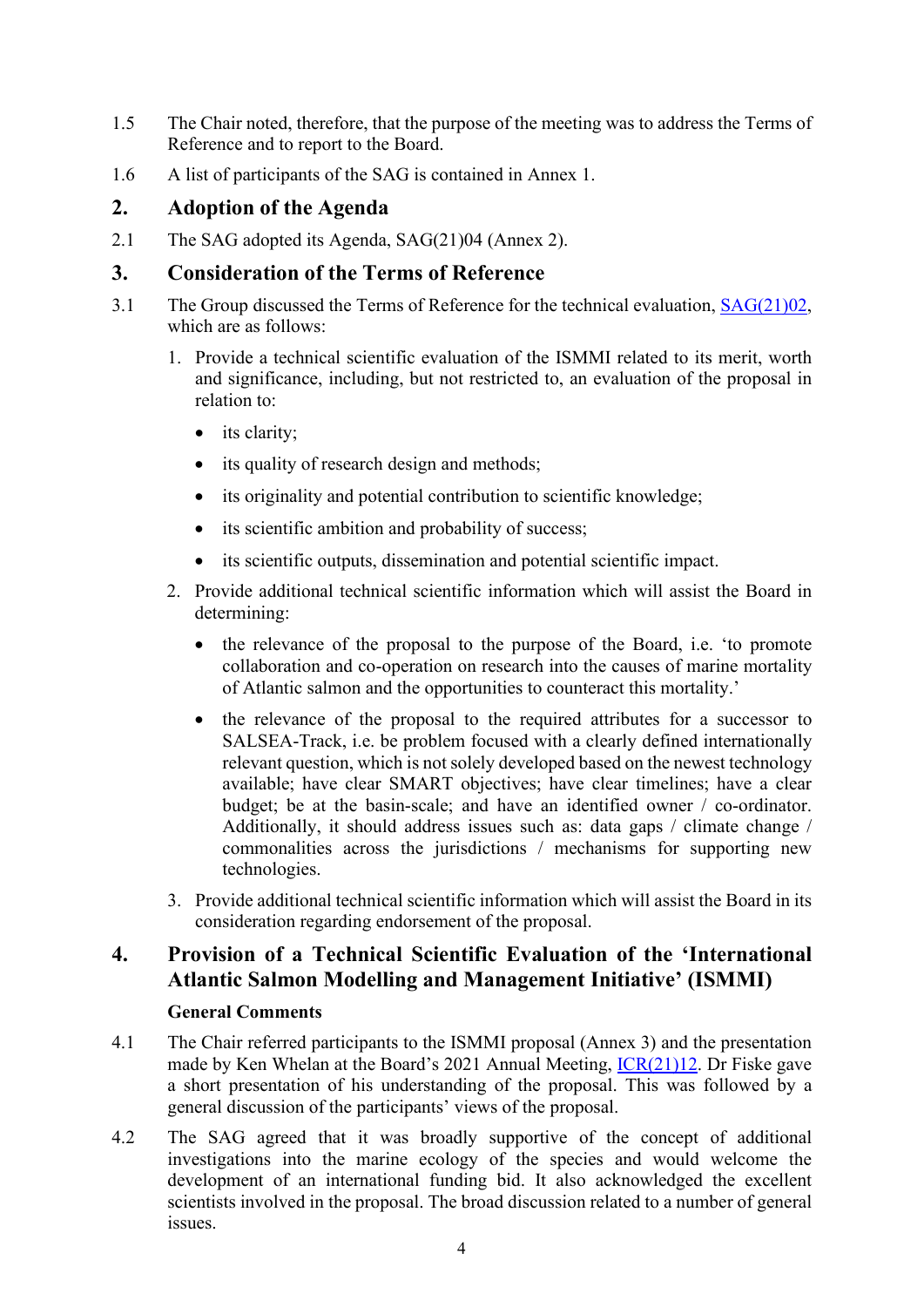- 4.3 There was agreement amongst members of the SAG that the proposal was difficult to review. It was unclear whether the SAG should provide a technical scientific evaluation of the £96 K request to the Board, which was primarily focused on preparing a large multi-year project proposal, or the potential larger multi-year project. Much of the proposal's text focused on the need for that larger effort.
- 4.4 Given that the £96 K request to the Board was largely to support the preparation of a larger multi-year proposal, it was impossible to evaluate the likelihood of success without having a clear understanding of the details of the targeted funding call. The SAG agreed that it was impossible to ensure that a potential funding opportunity would align with the proposal development and submission timeline outlined within the ISMMI proposal.
- 4.5 Further, there was agreement amongst members of the SAG that the submitted proposal lacked detailed scientific content. This prevented the SAG from providing a complete technical scientific evaluation against the criteria set out in its Terms of Reference.

#### **Clarity**

- 4.6 As set out in the Terms of Reference, the SAG discussed the clarity of the ISMMI. The SAG welcomed the ISMMI's intention to use the Life Cycle Model to explore the wider ecosystem related to wild Atlantic salmon and the use of the Life Cycle Model to investigate Atlantic salmon in the ocean. However, it noted an overall lack of clarity and felt there were few scientific examples or concrete proposals for the SAG to provide a technical evaluation of.
- 4.7 The SAG also noted the lack of supporting evidence behind many of the statements made within the proposal while attempting to build a case on the need for the proposed work. As an example, the proposal states that work would address 'alignment of existing salmon stock assessment and management models, realising the potential for improving biological realism in existing models' (page 8). However, the SAG noted that this alignment may not be a critical need given that the Greenland fishery is a small single species fishery and that the current assessment models have proven to be exceptionally robust according to ICES evaluations. Additionally, the SAG identified a lack of information against which to assess the statement that 'a direct benefit of refining the biological realism of models used at WGNAS and their integration with new modelling approaches, would be an improvement in PFA forecasts and the NASCO framework of indicators.' The SAG noted that the proposal blends the stock assessment and catch advice efforts undertaken by ICES and the marine ecology investigations undertaken by various scientists. Framing these two separate efforts as one confused the proposal and made it difficult to review.
- 4.8 The SAG considered the different groups mentioned in the ISMMI. It would have wished to have a clearer understanding of the roles and links between the groups involved, including the WKSalmon workshop participants and those involved in the Missing Salmon Alliance and the Likely Suspects Framework. The SAG would also have liked to see a clearer description of the expected role of the Board within the project.
- 4.9 The SAG noted that the proposal would have benefitted from more detail in a number of areas such as: how the 'need for a paradigm shift' was determined; whether freshwater ecology was to be included in the modelling since it impacts upon salmon survival at sea; who the '*ad hoc*' group of scientists mentioned in the proposal are; the identity of the 'end user' and the 'salmon managers' in the proposal; and who the decision support framework would be built for.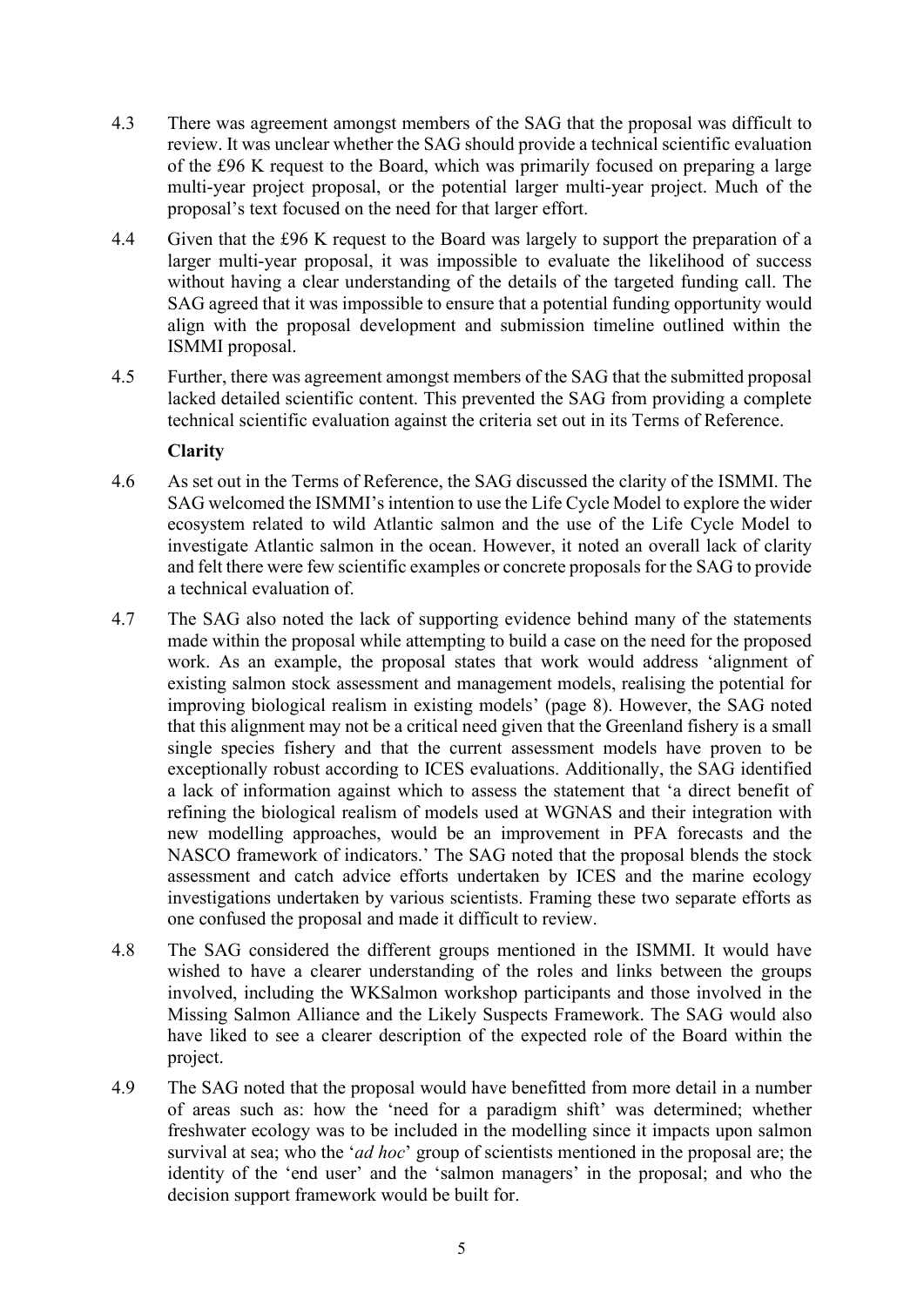### **Quality of Research Design and Methods**

4.10 The SAG discussed the quality of research design and methods of the ISMMI. It agreed that it was unable to provide a technical scientific evaluation against this criterion since detailed information on this was not included in the proposal. Participants acknowledged that comprehensive information on research design and methods would likely be included in the future international funding bid; however, as noted above, at this stage the SAG was tasked with evaluation of the ISMMI proposal only.

#### **Originality and Potential Contribution to Scientific Knowledge**

4.11 The SAG discussed the originality and potential contribution to scientific knowledge of the ISMMI. The SAG was unable to evaluate the submitted proposal against this criterion as it lacked technical detail in this regard. However, the SAG agreed that the future international funding bid (if successful) may have considerable potential in terms of originality and contribution to scientific knowledge.

#### **Scientific Ambition and Probability of Success**

- 4.12 The SAG discussed the scientific ambition and probability of success of the ISMMI. The SAG noted that success was highly likely in terms of funding the attendance of experts at workshops and developing an international funding bid as stated. It also noted that the ISMMI appears to be very ambitious given that the current Life Cycle Model has not yet been benchmarked by ICES or implemented for advice. However, the excellence of the scientists involved improved the probability of success. The SAG discussed a number of areas that it considered would be challenging and may affect outcomes:
	- getting enough good quality data to feed into the model may be a challenge;
	- the international funding bid and associated project would address very challenging issues that scientists are struggling with globally. Making progress in these very complex areas would be a significant and difficult task; and
	- the ultimate success of the ISMMI would lie in whether the proposed international funding bid was successful. This may depend on wider factors such as the requirements of funding streams, such as Horizon2020, open at the time. The SAG noted that these funding streams are very competitive and projects need to be in line with the requirements at the time of submission.

#### **Scientific outputs, dissemination and potential scientific impact**

4.13 The SAG discussed the scientific outputs, dissemination and potential scientific impact of the ISMMI. It noted that if the future international funding bid was successful, this was likely to have a high impact in terms of scientific output and impacts. However, the SAG concluded that there was insufficient detail about the scientific outputs in the proposal to be able to provide a technical scientific evaluation against this criterion. For example, within the ISMMI, it was noted that a User Interface (UI) Decision Support Tool would be created, which certainly could be counted towards increased scientific outputs, dissemination and potential scientific impact. However, the details regarding the tool, what it may look like, what it may communicate, who it was aimed at and what problem it is intended to improve upon were lacking.

# **5. Provision of Additional Technical Scientific Information**

### **Relevance of the Proposal to the Purpose of the Board**

5.1 The Chair reminded participants that the Terms of Reference asked the SAG to provide additional technical scientific information which would assist the Board in determining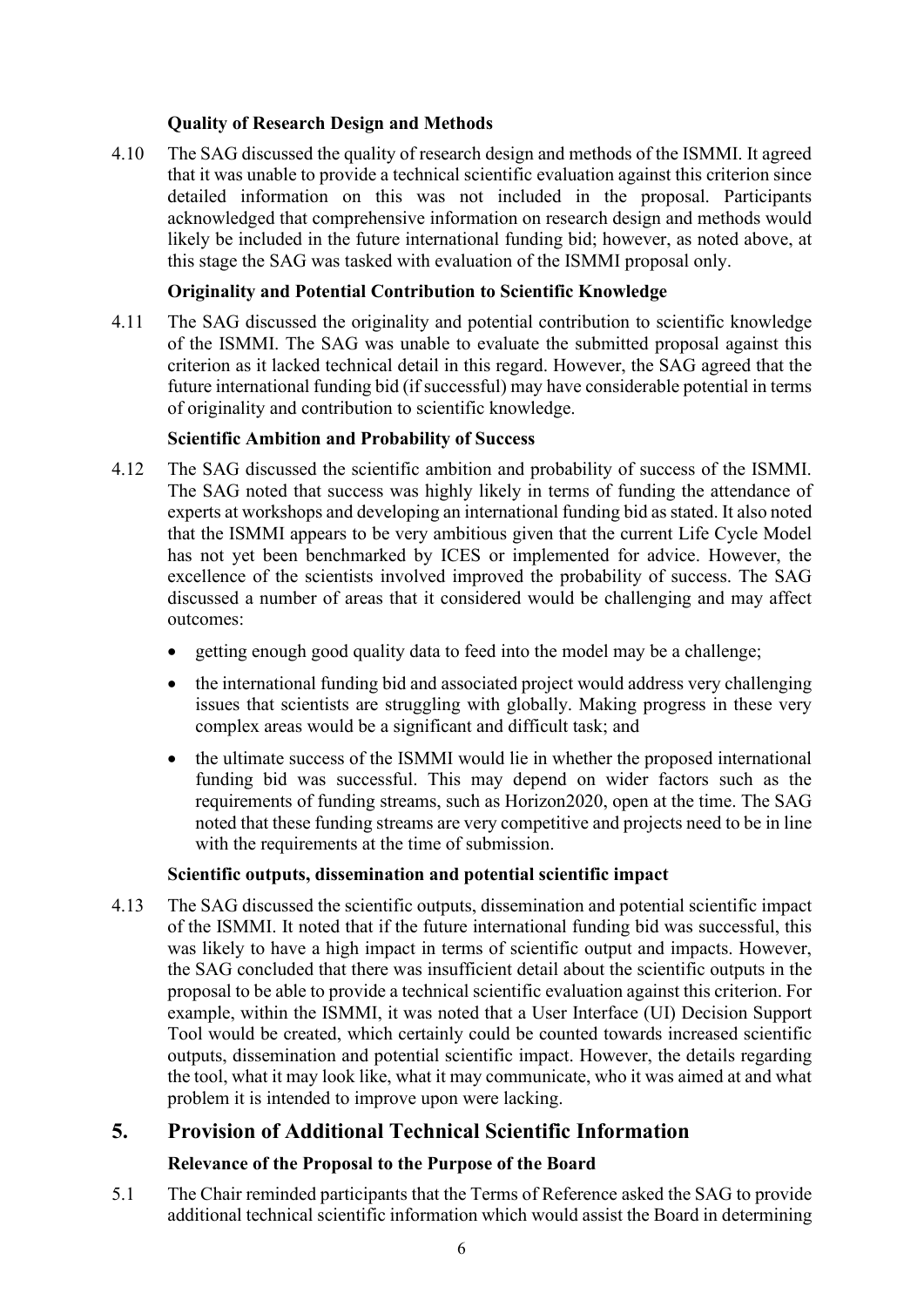the relevance of the proposal to the purpose of the Board, i.e. '*to promote collaboration and co-operation on research into the causes of marine mortality of Atlantic salmon and the opportunities to counteract this mortality*.'

5.2 The SAG agreed that the proposal has relevance to the purpose of the Board in that it promotes collaboration in research related to marine mortality at sea. However, it noted that, at present, only European scientists are involved. The SAG would encourage greater collaboration across the entire North Atlantic within the proposal whilst acknowledging the difficulties this might create for obtaining funding, for instance through the EU's Horizon2020 programme.

### **Relevance of the Proposal to the Required Attributes for a Successor to SALSEA-Track**

- 5.3 The Chair reminded participants that the Terms of Reference asked the SAG to provide additional technical scientific information which would assist the Board in determining the relevance of the proposal to the required attributes for a successor to SALSEA-Track. The SAG agreed that, although it was not clear what the SAG was being asked to evaluate, many components identified within the ISMMI proposal, for both the oneyear pilot and the multi-year project, did appear to meet many of the required attributes.
- 5.4 However, the SAG agreed that more clarity was required to enable the proposal to be fully evaluated according to the SALSEA-Track replacement criteria. The SAG also noted that (as mentioned above) the geographical extent of the collaboration would need to be expanded to better meet the 'basin-scale' attribute. Participants noted confusion regarding the owner / co-ordinator of the ISMMI and questioned the proposed role of the Board, in relation to this initiative, and whether the Board would agree to it.
- 5.5 Overall, the SAG agreed that it was unable to adequately evaluate the ISMMI against the attributes for a successor to SALSEA-Track given many of the issues raised above.

### **6. Consideration of any other additional technical scientific information to assist the Board in its decision to endorse the proposal.**

6.1 The Chair asked participants if they wished to provide any additional technical scientific information to assist the Board in its consideration regarding endorsement of the proposal. The SAG noted that it was broadly supportive of the research in the ISMMI and the proposal to develop an international funding bid. However, it agreed that the SAG was unable to provide additional technical scientific information to assist the Board in its consideration regarding endorsement of the proposal, given the numerous issues identified above.

### **7. Other Business**

- 7.1 The SAG was updated on progress made in connection with the Pop-off Satellite Tag (PSAT) programme at Greenland and the ROAM Programme under this Agenda item.
- 7.2 The SAG was advised that the PSAT tracking programme at Greenland had been very successful in 2021. Seventy tagged fish were released during the period from mid-September to the beginning of October, an increase from 12 tagged fish released in 2018 and 25 tagged fish in 2019. This increase was apparently due to a combination of good fishing in Greenland in 2021 and adjustments to fishing techniques from those used in the past. Preliminary information was available on 40 of the 70 total tags deployed; to date only four out of the 40 had popped off, all of which were located in the central Labrador Sea. The SAG was also advised that genetic samples had been taken from all 70 tagged fish to enable the identification of their region of origin.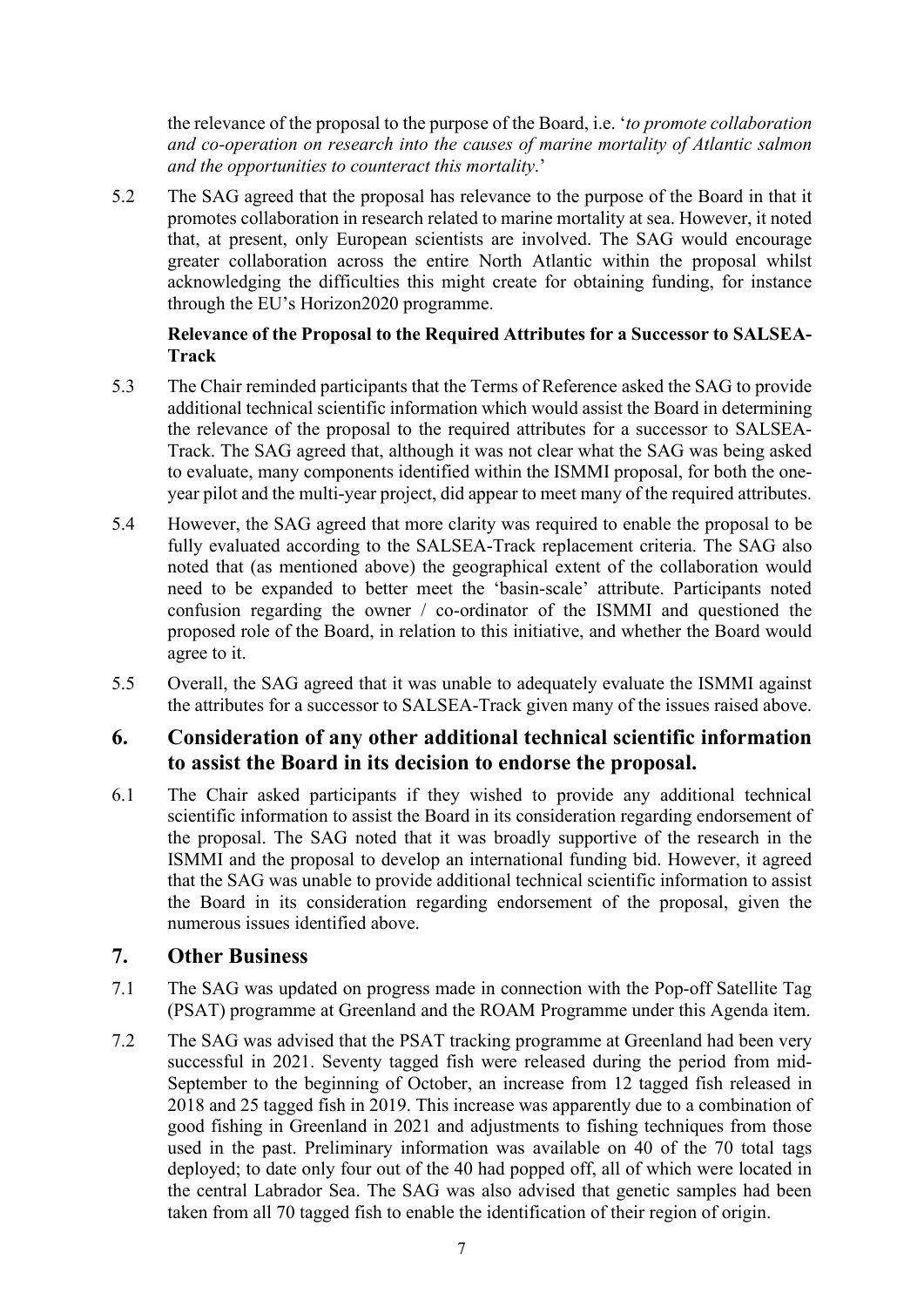7.3 The SAG was advised that successful field trials had taken place in 2021 in the ROAM programme. During the trial, two receivers had been deployed off the continental shelf south-east of Cape Cod. The trial was conducted in two parts: ROAM tags attached to various deployed oceanographic monitoring equipment; and ROAM tags attached to a glider which was deployed over a number of weeks. The glider was able to behave like a salmon, diving to depths and returning to the surface. Preliminary available data showed that the tags deployed on the oceanographic equipment had recorded very strong signals from  $15 - 20$  km away and had recorded faint but identifiable signals from up to 500 km away. The tags attached to the glider also appeared to work extremely well, picking up signals 70 km away at a depth of 200 m. The results are all preliminary and data analysis is ongoing.

### **8. Report of the Meeting**

8.1 The SAG agreed the report of its meeting.

### **9. Close of the Meeting**

9.1 The Chair thanked participants for their contributions and closed the meeting of the SAG.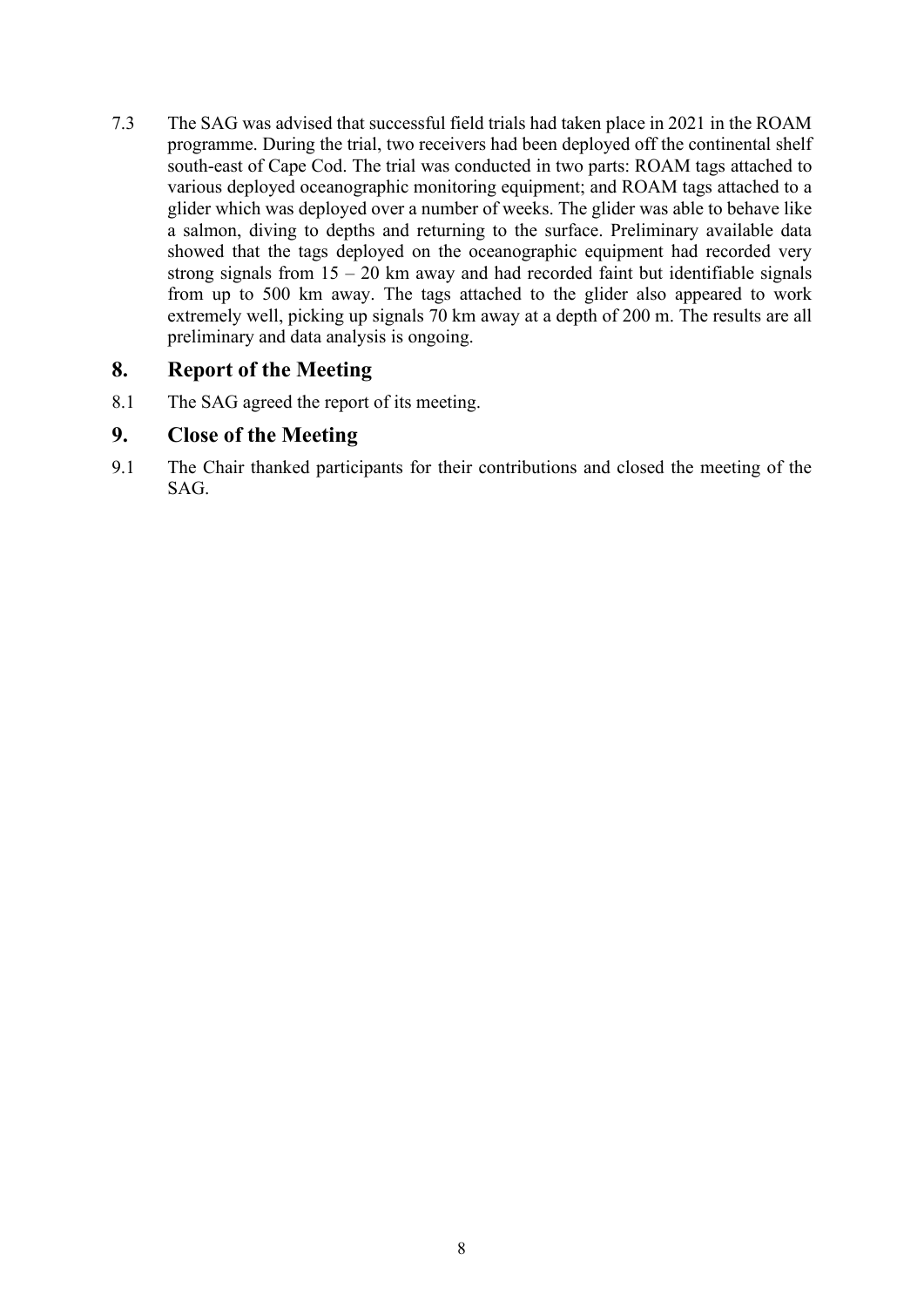### **Annex 1 of SAG(21)05**

### *List of Participants*

**Canada** \*Julien April

**European Union** \*Jaakko Erkinaro

**Norway** \*Peder Fiske (Chair)

**Russian Federation** \*Sergey Prusov

### **United Kingdom**

\*Dennis Ensing

**United States** \*Tim Sheehan

**NGO Representative** Dave Meerburg

#### **Secretariat**

Wendy Kenyon Louise Forero

\*Nominated SAG Member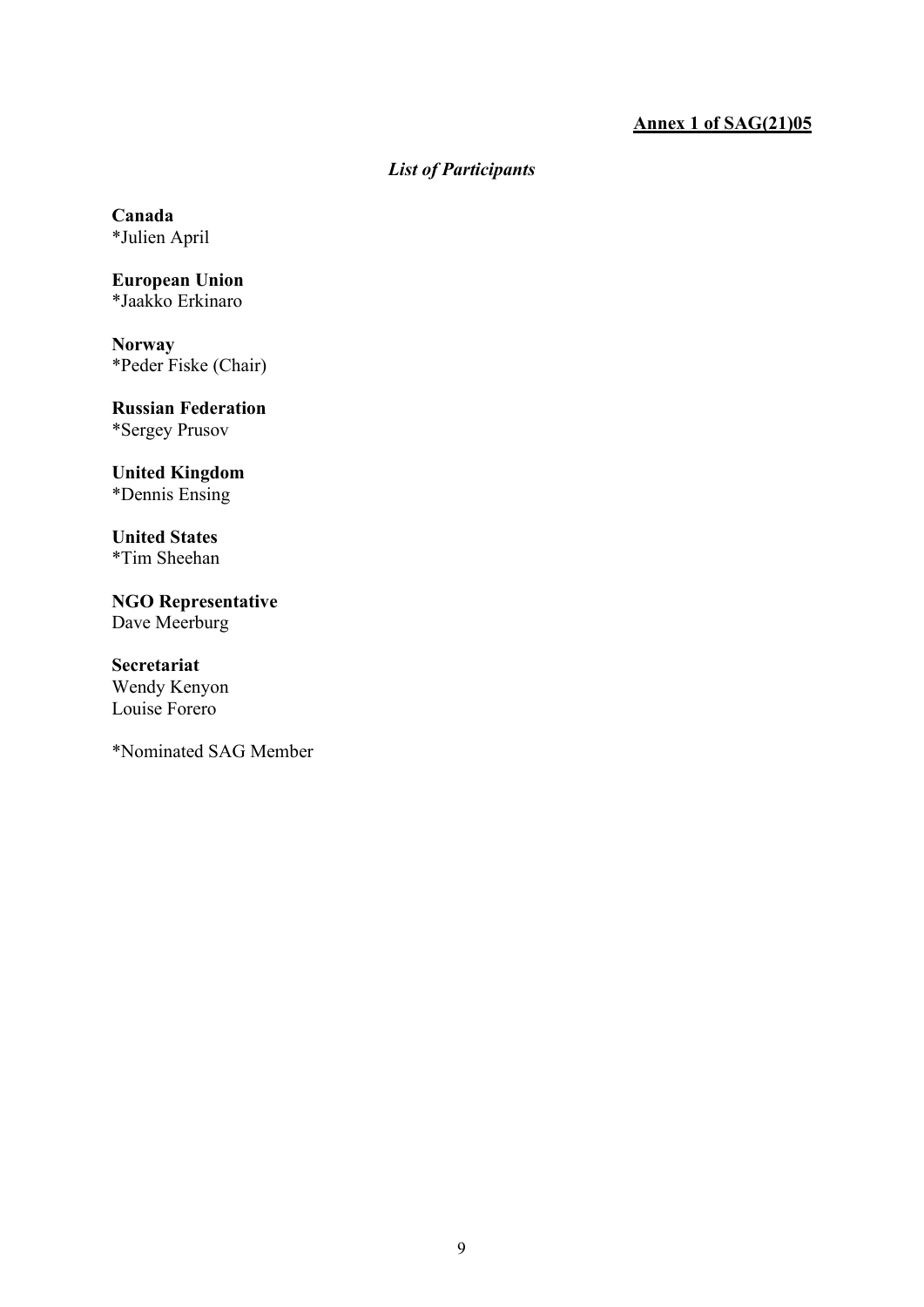#### **Annex 2 of SAG(21)05**

# **SAG(21)04**

### *October 2021* **Ad Hoc** *Meeting of the Scientific Advisory Group of the International Atlantic Salmon Research Board*

### *By Video Conference*

### *22 and 25 October 2021*

### *Agenda*

- 1. Opening of the Meeting
- 2. Adoption of the Agenda
- 3. Consideration of the Terms of Reference, SAG(21)02
- 4. Provision of a technical scientific evaluation of the 'International Atlantic Salmon Modelling and Management Initiative' (ISMMI)
- 5. Review and provision of additional technical scientific information to inform the Board as to whether:
	- the ISMMI is consistent with the Board's purpose; and
	- the ISMMI is fully in line with the agreed attributes for a successor to SALSEA-Track.
- 6. Consideration of any other additional technical scientific information to assist the Board in its decision to endorse the ISMMI proposal.
- 7. Other Business
- 8. Report of the Meeting
- 9. Close of the Meeting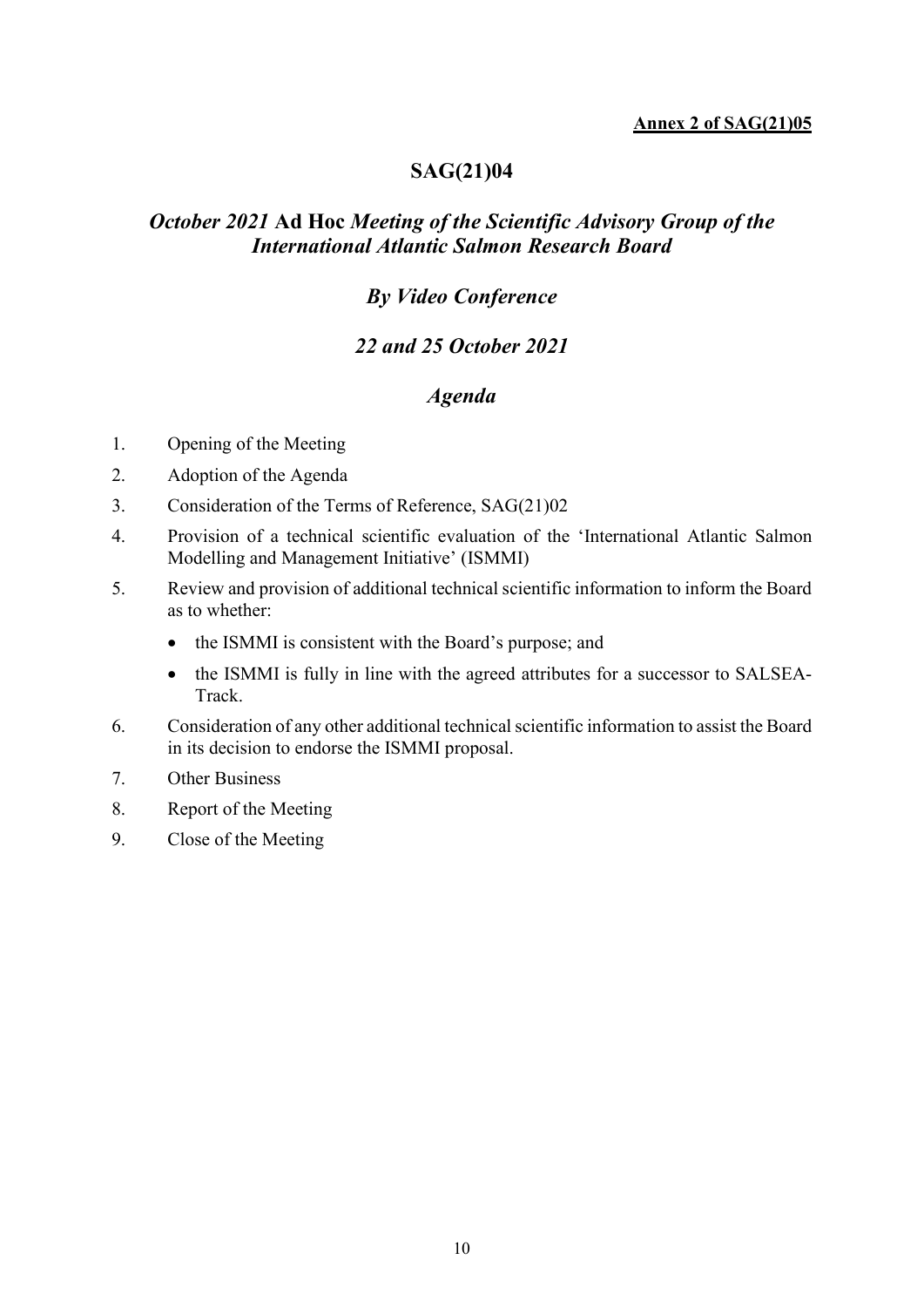**INRAZ** 

# **Developing an International Atlantic Salmon Modelling and Management Initiative (ISMMI)**







#### **Executive Summary**

Over the past four years NASCO/the International Atlantic Salmon Research Board (the Board) has actively supported the development of the Likely Suspects Framework (LSF) (ICR(20)11). The NASCO /ICES advisory group (WGNAS) has supported the development of a comprehensive Life Cycle Model (LCM). The scientists involved in developing these initiatives held a series of meetings over recent months to see how best to integrate and utilise the results from these two programmes, to better inform advice and guidance to ICES and NASCO on the pressures facing salmon populations. The adhoc group concluded that a future vision for international salmon conservation and management must move beyond the provision of catch advice based on single-species demographics to an ecosystemic vision. This approach recognises the changes in the ecosystem that impact on salmon during the marine phase and tackles the urgent and fast moving challenges facing salmon populations for the remainder of this century. Such changes are firmly embedded in global environmental change. A new management paradigm is required which no longer relies on estimates of population and catch advice alone but incorporates an ecosystem approach , linking models and prioritised research programmes to develop a suite of dynamic ecosystem indicators and integrated assessment methods.

For the ICES Atlantic salmon advice to become more closely aligned with the recognised benefits of using an ecosystems-based approach, the stock assessment methodology for salmon will require further model development and benchmarking. For example, the current iteration of the Life Cycle Model, being tested by the WGNAS in 2021, will be benchmarked in the near future. However, the LCM as it currently stands contains many assumptions around the growth and survival of salmon at sea and there is no doubt that it would greatly benefit from the inclusion of relevant marine ecosystem data. It is now clear that for future benchmarking, what is required is a portfoilo of models that include both marine environmental and marine ecosystem indicators. Such an approach, we would argue, would directly support the work of WGNAS and more closely align future benchmarking of Atlantic salmon assessments with the ICES processes for other marine species. We believe that this could be achieved by linking the LSF and the LCM-related approaches.

#### **Better Integrating Modelling and Management**

Our proposal offers an opportunity to improve the biological realism of existing modelling approaches. It would allow for their integration to support the development of ecosystem and evolutionary based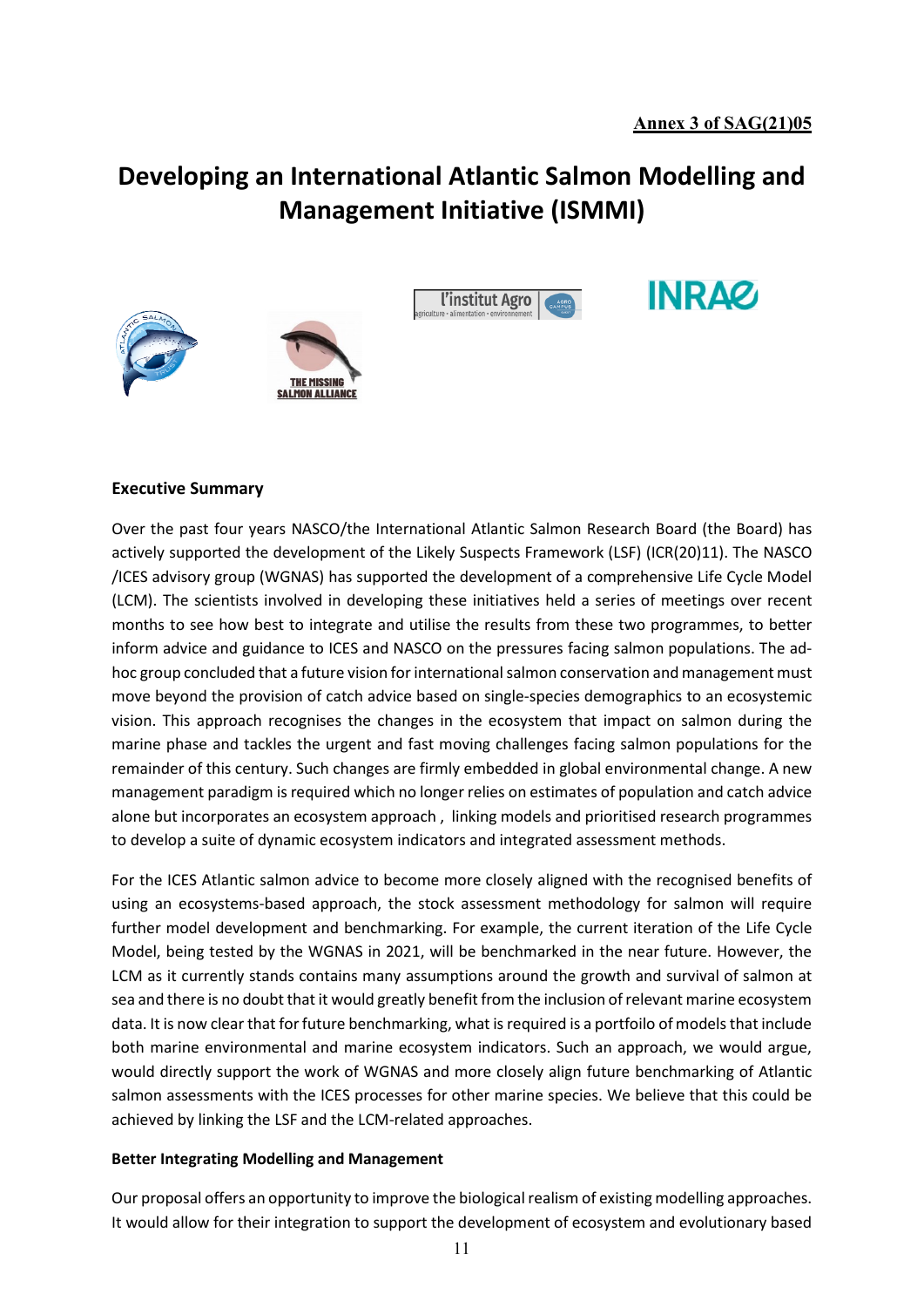enhanced guidance/advice that would go beyond that presently available for Atlantic salmon. Managers at national/area/local levels would benefit from access to enhanced guidance, while the underlying advice processes would remain relevant to ICES/NASCO regulatory requirements.

Our future vision is for enhanced coordinated salmon management, aligned with the provision of a proposed new three-tiered management guidance/advice development addressing wider management needs:

- *Quantitative catch advice with regard to stock complex/national conservation limits.*
- *Management guidance (soft advice), 2-5 year outlook for stocks, including impact of ocean conditions, and evaluation of impact of management measures in a wider ecosystem context.*
- *Scenario modelling for managers, exploring conditions not yet experienced, such as climate change-driven extremes and impact on stock genetic diversity and resilience, including probability of extinction in climate change-sensitive areas.*

This proposed advice landscape mirrors aspects of economic forecasting, where guidance and scenario modelling tools are widely used and relayed to managers to inform policy development and decisionmaking.

#### **What is ISMMI?**

The ISMMI initiative would initially involve a one-year pilot study to begin in 2022. This would bring the key modelling approaches and data together under the overarching Likely Suspects conceptual framework, while concurrently building an international consortium bid, spanning the three NASCO Commission areas, for a four-year science project (2023-2026) to develop the modelling and advice frameworks. Year 5 (2026) would be an implementation year, when enhanced scientific models and new management tools would be introduced to WGNAS and NASCO.

Centering on linking the work streams of the French Institut Agro/INRAE modelling groups and the MSA LSF group, the one-year ISMMI pilot programme would address four key areas:

- 1. Improvement of current engagement with salmon management across scales: assisting with translation and interpretation of new model outputs, leading to better alignment with salmon management requirements, for example, via novel user-friendly Decision Support Tools (DSTs).
- 2. Alignment of existing salmon stock assessment and management models, realising the potential for improving biological realism in existing models.
- 3. Progress with data mobilisation and workflow development, providing the components for a more Integrated Ecosystem Assessment based vision for salmon that integrates existing approaches and guides future modelling work.
- 4. Development of a major international consortium funding bid to initiate, develop and support the evolution of ecosystem-based management for Atlantic salmon.

For example, a direct benefit of refining the biological realism of models used at WGNAS and their integration with new modelling approaches would be an improvement in PFA forecasts and enhance the NASCO framework of indicators (FWI). Such an approach would also provide wider (environmental and ecosystem) indicators of the outlook for stock survival for periods of two to five years ahead, together with potential scenario modelling of longer-term changes.

#### **Board Request**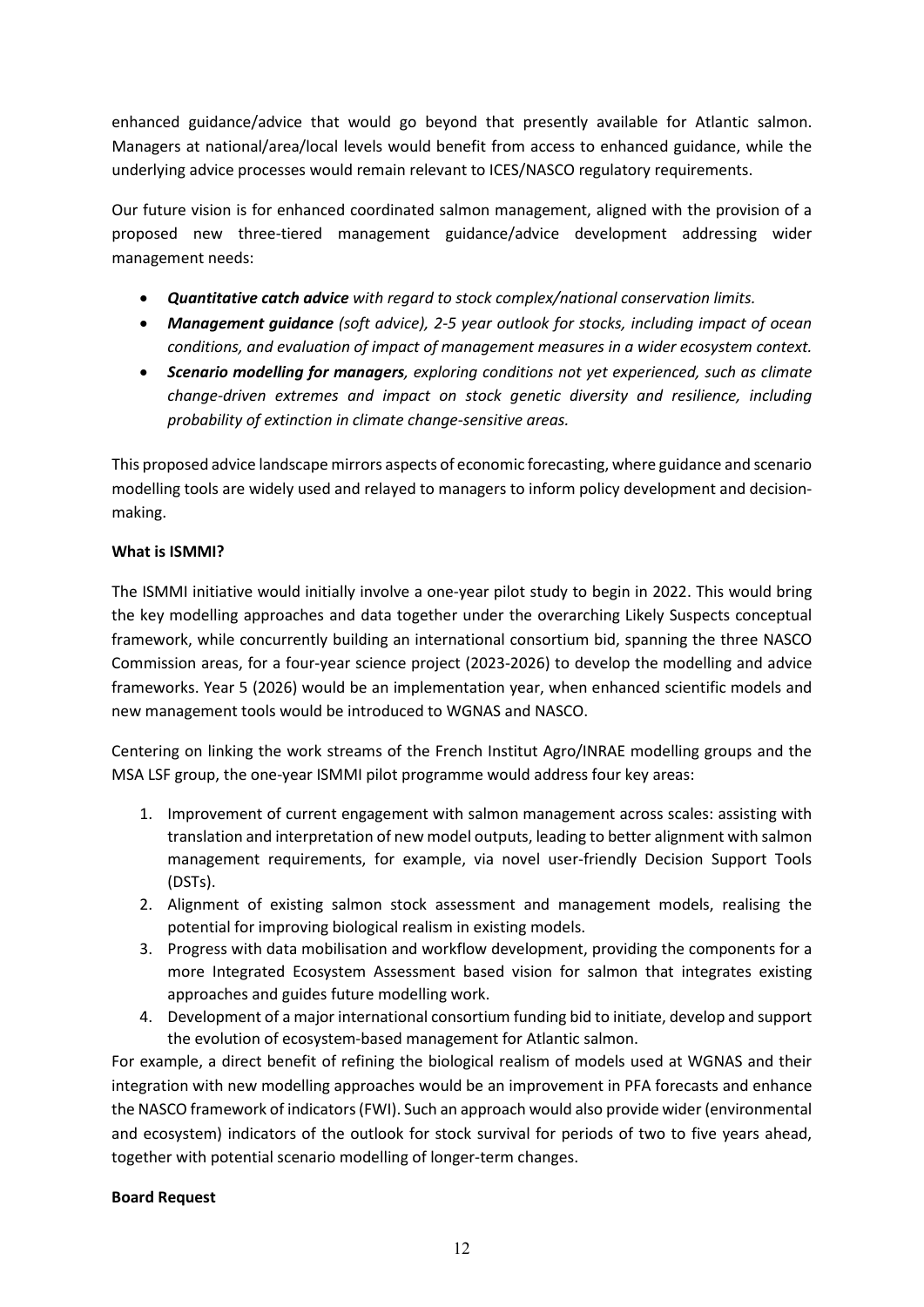At the 2020 NASCO Annual Meeting the Board agreed that (ICR(20)16) "a*ny successor to SALSEA-Track should be: problem focussed; with a clearly defined internationally relevant question; not solely developed based on the newest technology available; have clear SMART objectives; a clear timeline; a clear budget; be at the basin-scale, and have an identified owner/co-ordinator. Additionally, it should address issues such as: data gaps; climate change; commonalities across the jurisdictions and mechanisms for supporting new technologies".*

We believe that the ISMMI Initiative, as detailed in the full proposal below, fulfills the criteria agreed at the 2020 meeting of the Board. Delivery of the suggested strategic plan would initially involve a one-year preparatory study to begin in 2022. This study would bring together the key modelling approaches and data sets, under the overarching Likely Suspects conceptual framework. It would concurrently build an international consortium bid for a four-year science project (2023-2026), to develop the modelling and advice frameworks, spanning the three NASCO Commission areas. Year five (2026) would be an implementation year, when enhanced scientific models and new management tools would be introduced to WGNAS and NASCO.

In our view the Board, working through NASCO, is ideally placed to co-ordinate such an internationally focused development. The Board is basin wide in its scope and is ideally placed to encourage Parties to embrace this new paradigm and to become full partners in the programme. The chances of success in launching a major research funding bid *(circa £3-5m*) would be considerably enhanced by the support of key inter-governmental organisations such as NASCO. We are therefore, seeking the endorsement of the Board for this initiative.

Very significant funding, both public and private sector, has been invested in the establishment of the Likely Suspects Framework research team and in the development of the Life Cycle Model (*circa* £500k to date). These human and intellectual resources will be fully available to ISMMI. We are also requesting matching support funding (£96k) from the Board and or parties to NASCO, for the one-year preparatory study to bring key modelling approaches and data together and to support the concurrent development of a major international research proposal, inclusive of all parties to NASCO*.*

Fundamental to the work of NASCO and ICES are improvements in scientific advice to managers and the integration of advice on salmon populations across their marine phases, with ecosystem data emanating from other relevant ICES programmes. As outlined above, we believe that a future vision for international salmon conservation and management must move beyond the provision of catch advice based on single-species demographics. It must encompass a wider eco-evolutionary vision, which recognises the speed of change in both the ocean and in our climate and which can tackle the urgent and fast moving challenges facing salmon populations for the remainder of this century. We believe that the Board is best placed to ensure the co-ordination that is required to oversee the evolution of ISMMI and to deliver on the comprehensive, 5 year, strategic plan as outlined in this proposal.

\_\_\_\_\_\_\_\_\_\_\_\_\_\_\_\_\_\_\_\_\_\_\_\_\_\_\_\_\_\_\_\_\_\_\_\_\_\_\_\_\_\_\_\_\_\_\_\_\_\_\_\_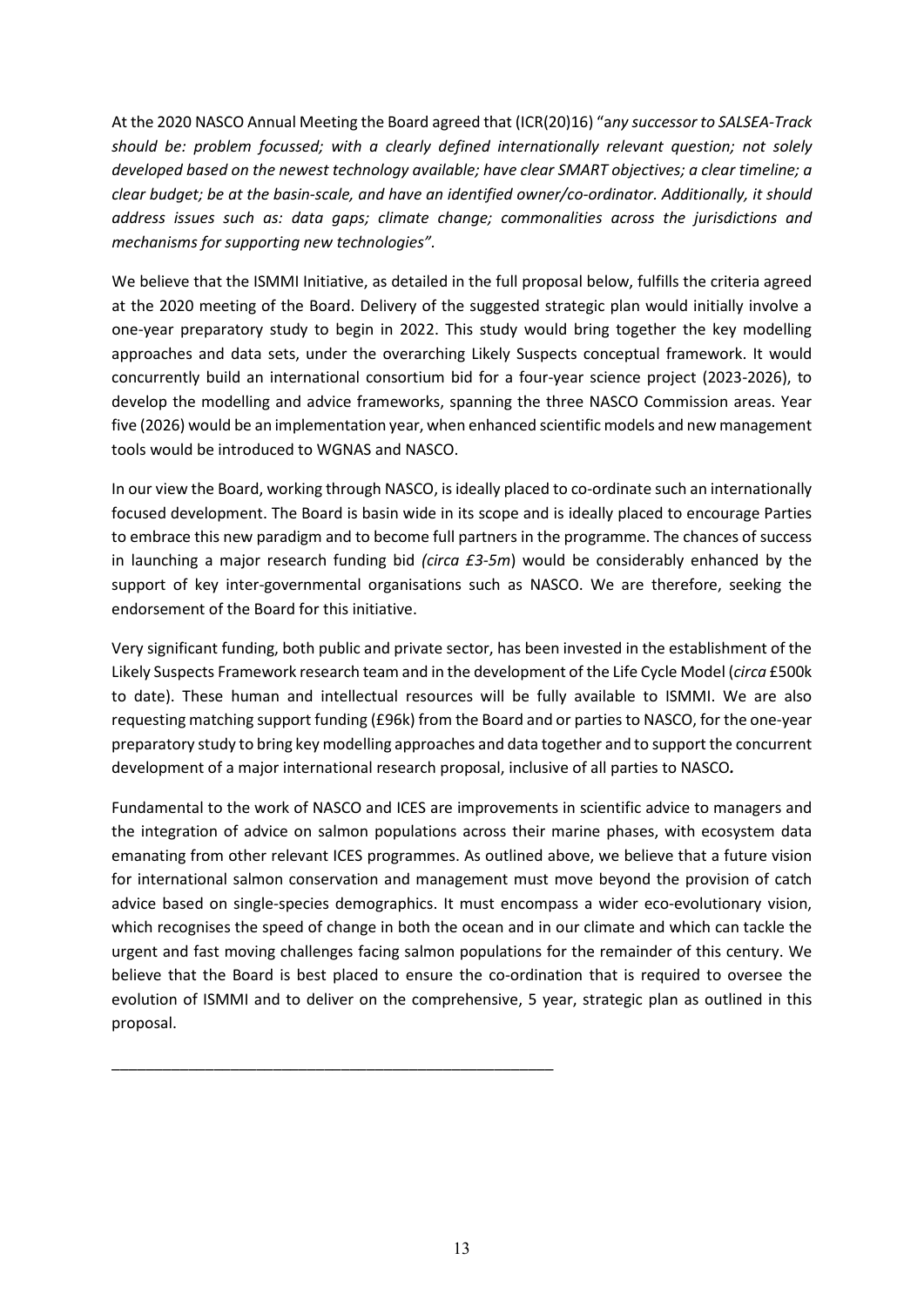#### **ISMMI - Full Proposal**

#### **Developing an International Atlantic Salmon Modelling and Management Initiative (ISMMI)**

#### **Background**

Over the past four years NASCO/the International Atlantic Salmon Research Board (the Board) has actively supported the development of the Likely Suspects Framework (LSF)<sup>(1)</sup> (ICR(20)11). The NASCO/ ICES advisory group (WGNAS) has supported the development of a comprehensive Life Cycle Model (LCM)<sup>(2)</sup>. The scientists involved in developing these initiatives held a series of meetings over recent months to see how best to integrate and utilise the results from these two programmes, to better inform advice and guidance to ICES and NASCO on the pressures facing salmon populations. The ad-hoc group concluded that a future vision for international salmon conservation and management must move beyond the provision of catch advice based on single-species demographics to an ecosystemic vision. This approach recognises the changes in the ecosystem that impact on salmon during the marine phase and tackles the urgent and fast moving challenges facing salmon populations for the remainder of this century. Such changes are firmly embedded in global environmental change. A new management paradigm is required which no longer relies on estimates of population and catch advice alone but incorporates an ecosystem approach and an evolutionarybased approach, linking models and prioritised research programmes. Such an approach would aim to develop a suite of dynamic ecosystem indicators, which align closely with the emerging concept of integrated ecosystem assessment (IEA). Fully supported by fisheries management efforts globally, the IEA approach provides a framework to provide management advice for fish stocks, taking account of the full array of ecosystem interactions that can influence eco-evolutionary stock dynamics.

For the ICES Atlantic salmon advice to become more closely aligned with the recognised benefits of using a more ecosystems-based approach in the assessment of other marine species it is envisaged that the stock assessment methodology for salmon will involve benchmarking, as appropriate. For example, the current iteration of the Life Cycle Model being tested by the WGNAS in 2021 will be bench marked by ICES in the near future. However, the LCM as it currently stands contains many assumptions around separating out the different sources of variability among the phases of the life cycle, in particular between survival during the first and second years at sea and their intricate relation with the maturation schedule. It lacks also an evolutionary perspective. There is no doubt that it would greatly benefit from the inclusion of relevant marine ecosystem data to better inform the drivers of variability and help identify tipping points during the life cycle most likely to be responsible for the decline in marine survival. These would both improve our understanding of the mechanisms and drivers of the historical trends (the hindcasting phase of the analysis) and strengthen our capacity to forecast future marine productivity and salmon abundance. This should be embedded within an ecoevolutionary approach where the intricate relationship between phenotypic plasticity and evolutionary response are considered to resolve the likely suspects of the response of individuals and populations to multiple anthropogenic pressures. It is now clear that for future benchmarking, what is required is a portfoilo of models, which include both marine environmental and marine ecosystem data. We believe that this could be achieved by linking the LSF and the LCM related approaches.

The second of three ICES/NASCO workshops (WKSalmon2 – Data Evaluation) is provisionally scheduled for 2021. The principal objective of the workshop will be to examine how best to mobilise and identify the most relevant marine ecosystem drivers; how these data can be assimilated and stored in the LSF data repository and subsequently made available to the teams refining the Life Cycle Model and other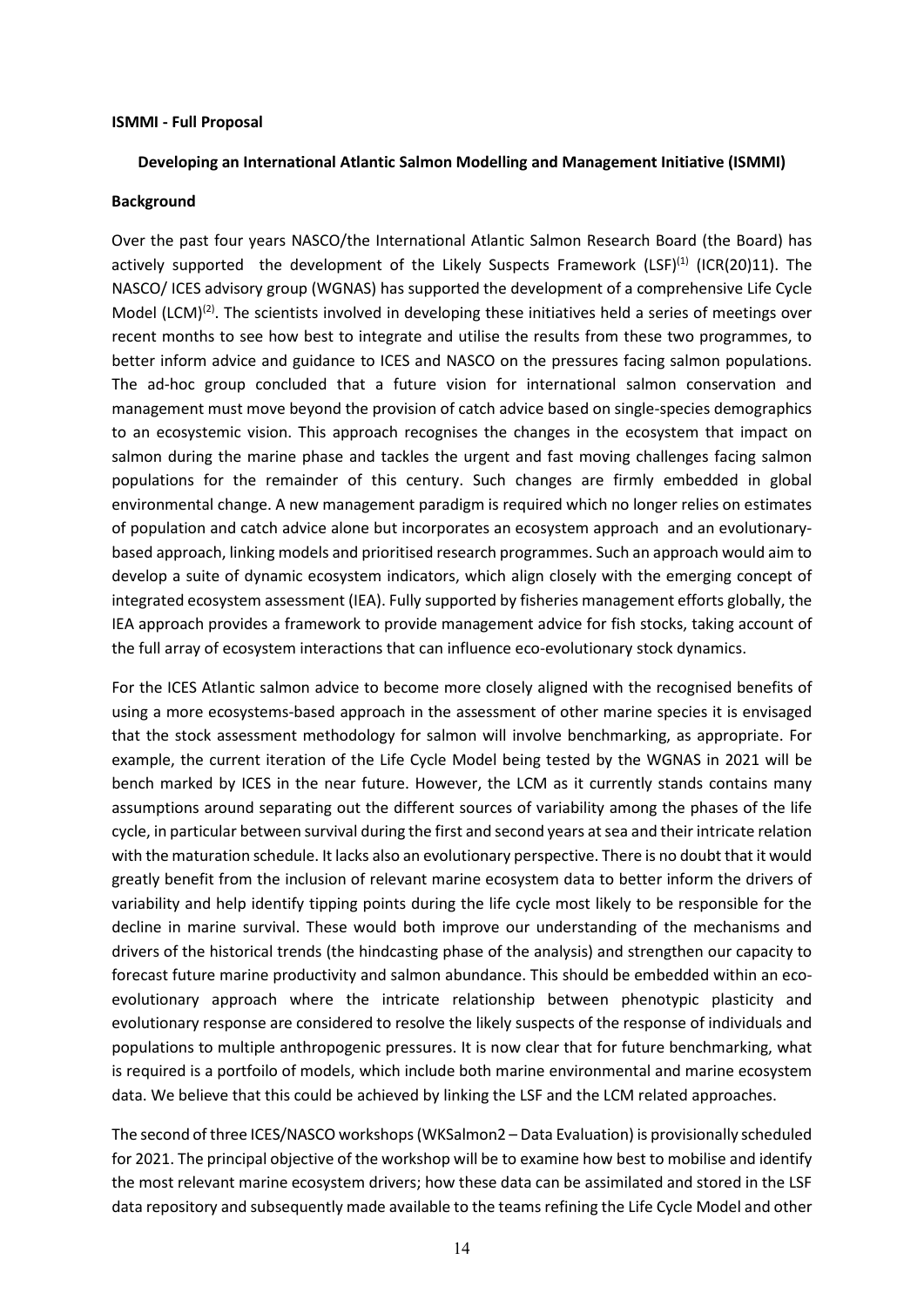sister models. This would include the exploration of novel data on environment and ecosystem attributes across different basins and consideration of salmon energetics during the marine phase. Such an approach, we would argue, is an essential prerequisite to moving towards a novel, ecosystem based approach to future salmon management. It would directly support the work of WGNAS and more closely align future benchmarking of Atlantic salmon assessments with the ICES processes for other marine species.

#### At the 2020 NASCO Annual Meeting the *International Atlantic Salmon Research Board* agreed that (ICR(20)16):

*2) Any successor to SALSEA-Track should have the following attributes:*

- *be problem focused, with a clearly defined internationally relevant question, which is not solely developed based on the newest technology available*
- *have clear SMART objectives*
- *have clear timelines*
- *have a clear budget*
- *be at the basin-scale*
- *have an identified owner / co-ordinator.*

*Additionally, it should address issues such as:* 

- *data gaps*
- *climate change*
- *commonalities across the jurisdictions*
- *mechanisms for supporting new technologies*

We believe that the *International Atlantic Salmon Modelling and Management Initiative (ISMMI)*, as outlined below, fulfills the criteria agreed at the 2020 meeting of the Board (Table 1). We are, therefore, seeking the endorsement of the Board for this initiative and are also requesting matching support funding of £96k from the Board and /or parties to NASCO for one year to allow for the development of a major international research proposal, inclusive of all parties to NASCO.

\_\_\_\_\_\_\_\_\_\_\_\_\_\_\_\_\_\_\_\_\_\_\_\_\_\_\_\_\_\_\_\_\_\_

*2The Atlantic salmon Life Cycle Model, led by researchers Institut Agro and INRAE (France), provides an integrated hierarchical Bayesian life cycle model that simultaneously estimates the abundance of post-smolts at sea, post-smolt survival rates, and proportions maturing as 1SW, for all SU (stock units) in Northern Europe, Southern Europe and North America. The model is an age- and stage-based life cycle model that considers 1SW and 2SW life history strategies and harmonises the life history dynamics among SU in North America and Europe*

|                                                      | والمتحدث والملاحي والمتحا والمتمارض وأرار والمتحدث والمد | A1:1.11:1.11:1.1 |
|------------------------------------------------------|----------------------------------------------------------|------------------|
| Table 1 Outline and scope of Year One ISMMI proposal |                                                          |                  |

| <b>ISMMI Programme area</b> | <b>Problems addressed</b> | <b>Objectives</b>                         | <b>Board matching</b><br>funding<br>requested |
|-----------------------------|---------------------------|-------------------------------------------|-----------------------------------------------|
| 1. Improved engagement      | Issues with               | <b>Specific</b>                           | £12K                                          |
| with salmon                 | communication and         | To provide a User Interface (UI) Decision |                                               |
| management across           | integration of            | Support Tool                              | Time and travel                               |
| scales, assisting with      | important research        | <b>Measureable</b>                        | for keynote                                   |
| translation of new model    | and modelling outputs     | Quantifiable use-data and metrics from    | participation at                              |
| outputs better aligned to   | into management           | engagement with UI Interface              | one workshop                                  |
| salmon management via       | actions                   | <b>Achievable</b>                         | plus rapporteur                               |
| Decision Support Tool/s     |                           |                                           | and                                           |
|                             |                           |                                           | organisation                                  |

<sup>1</sup> *The Likely Suspects Framework (LSF) is the flagship project of the Missing Salmon Alliance (MSA), and represents the development of a guiding vision for actions to help boost adult Atlantic salmon returns. It will enable salmon managers to adopt an adaptive management approach and to make evidence based decisions. The LSF will provide salmon managers with access to high quality information on the causes of mortality variation. A detailed understanding is required of the mechanisms driving variation in salmon stock abundance and this objective is at the very heart of the LSF process.*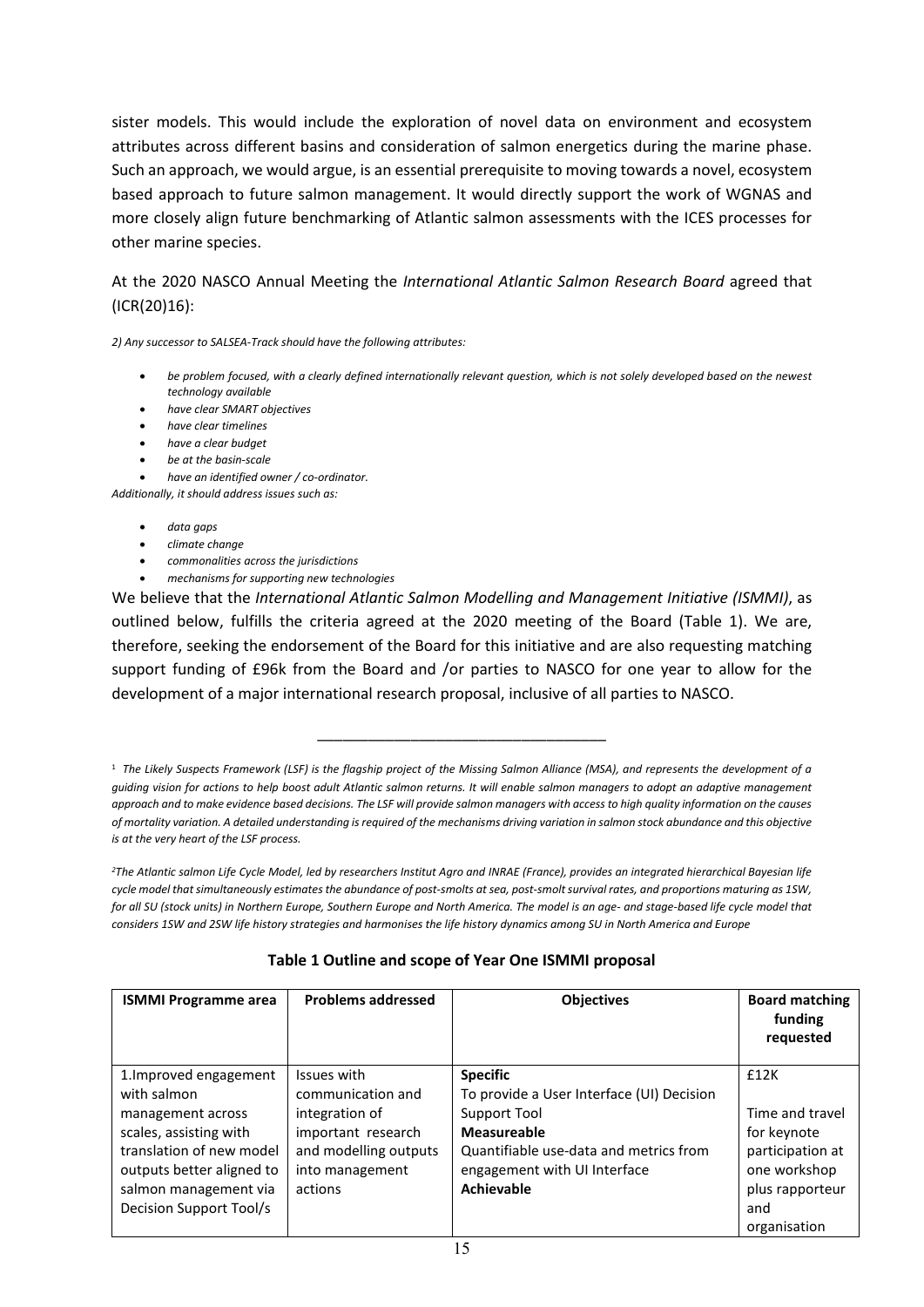|                            | Recognised issues with         | Phase 1 development of UI underway and     |                    |
|----------------------------|--------------------------------|--------------------------------------------|--------------------|
|                            | the poor flow between          | technical expertise within network of      |                    |
|                            | ICES/NASCO stock               | proposers                                  |                    |
|                            | assessment advice and          | Relevant                                   |                    |
|                            | regional and local             | Salmon managers need better access to      |                    |
|                            | management teams /             | good management advice and forecasting     |                    |
|                            | stakeholders                   | tools                                      |                    |
|                            |                                | <b>Time bound</b>                          |                    |
|                            |                                | A functional UI to provide decision        |                    |
|                            |                                | support is deliverable within 1 year, with |                    |
|                            |                                | iterative revision and refinement          |                    |
|                            |                                |                                            |                    |
|                            |                                | necessary via continued management         |                    |
| 2. Alignment of existing   | Current<br>restricted          | <b>Specific</b>                            | £15k               |
| salmon stock assessment    | forecasting capacity in        | Model evaluation and refinement to         |                    |
| and management             | PFA models                     | increase biological realism                | Contribution       |
| models, realising the      |                                | <b>Measureable</b>                         | towards travel     |
| potential for improving    | <b>Difficulties</b><br>linking | Documented revisions and evolution of      | costs for          |
| biological realism in      | the<br>modelling<br>to         | modelling programmes                       | attending 2 x 2    |
| existing models            | NASCO framework of             | <b>Achievable</b>                          | day workshops      |
|                            | indicators (FWI).              | Functional models exist and expertise      |                    |
|                            |                                | within networks of proposers               |                    |
|                            | Individual models can          | Relevant                                   |                    |
|                            | represent<br>important         | Recognised limitations in current          |                    |
|                            | life-stage-specific            | modelling frameworks are addressed         |                    |
|                            | survival<br>variation          | <b>Time bound</b>                          |                    |
|                            | differently, and include       | Development of specified elements within   |                    |
|                            | evolutionary processes         | one year                                   |                    |
|                            |                                |                                            |                    |
| 3. Progress towards        | Limited<br>of<br>use           | <b>Specific</b>                            | £35K               |
| providing the              | environmental<br>and           | Development of IEA strategy and            |                    |
| components for a more      | ecosystem indicators to        | ecosystem indicators evaluation            | Contribution       |
| <b>Ecosystems Based</b>    | provide<br>biological          | <b>Measureable</b>                         | towards travel     |
| Approach for salmon        | realism<br>in<br>current       | Conduct comparison between outputs         | costs for          |
| management that            | modelling approach             | from current stock assessment methods      | attending 2 x 2    |
| integrates existing and    |                                | and developing IEA approach                | day data-tech      |
| guides future modelling    | Poor integration               | <b>Achievable</b>                          | workshops          |
|                            |                                | Multiple examples of developing IEA        |                    |
| work                       | between salmon and             |                                            |                    |
|                            | the Integrated                 | approach and expertise within ICES         | Fund for partial   |
|                            | management approach            | networks                                   | covering           |
|                            | promoted for other             | Relevant                                   | WKSalmon 3         |
|                            | marine species                 | An Ecosystem-based management              | participants'      |
|                            |                                | addresses current challenges and future    | costs to           |
|                            | Limited opportunities          | requirements                               | increase           |
|                            | to refine and develop          | <b>Time bound</b>                          | participation      |
|                            | modelling and stock            | Initial IEA development will be to         |                    |
|                            | assessment approach            | assemble and assess potential indicators   |                    |
|                            |                                | in year 1                                  |                    |
| 4. Development of an       | Limited coordination of        | <b>Specific</b>                            | £34K               |
| Atlantic, basin-wide,      | national salmon                | The production and submission of an        |                    |
| international funding bid  | research programmes            | international funding bid                  | Project bid        |
| to develop this initiative | and efficacy of                | <b>Measureable</b>                         | developer,         |
| and support the roll out   | resource use                   | Bid development provides identifiable      | salary and travel  |
| of a 5-year strategic      |                                | research consortium and content will       | costs              |
| science plan for Atlantic  | Requirement for a              | provide transferable resources/models      | contribution for   |
| salmon management          | future vision for              | <b>Achievable</b>                          | 12 months          |
|                            | integrating                    | Previous track record of proposers. Key    | involvement        |
|                            | international salmon           | groups and individuals are well integrated | $~^{\sim}$ £34 $k$ |
|                            | management and                 | within proposers' networks assisting bid   |                    |
|                            | research programmes            | development                                |                    |
|                            |                                |                                            |                    |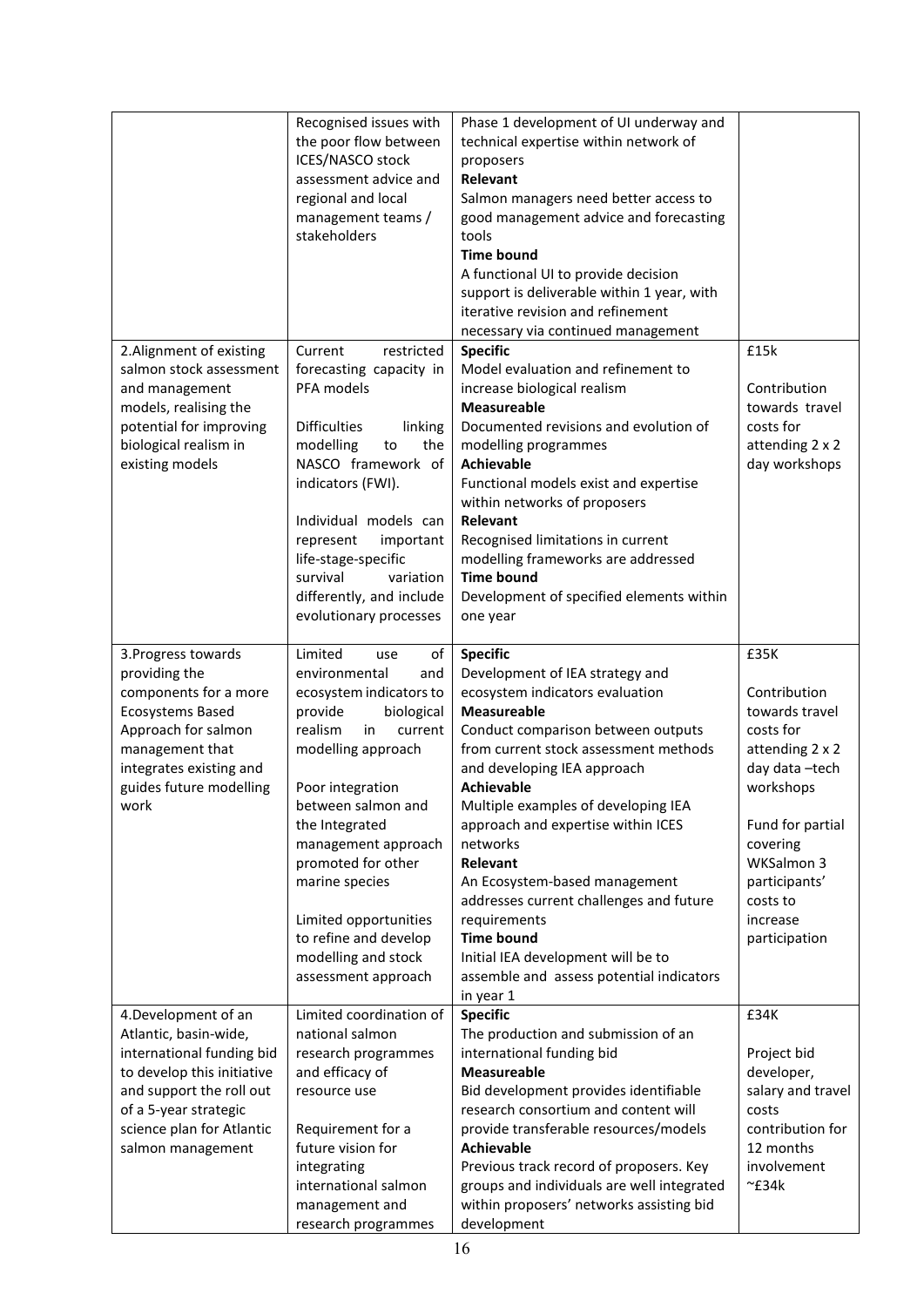| Relevant<br>International collaboration behind an<br>agreed vision is required to address the<br>scale of challenges facing Atlantic salmon<br><b>Time bound</b><br>Bid development and submission<br>completed within 1 year |            |
|-------------------------------------------------------------------------------------------------------------------------------------------------------------------------------------------------------------------------------|------------|
|                                                                                                                                                                                                                               | Total £96K |

#### **The Challenge - Integrating Modelling and Management**

As outlined above our proposal offers an opportunity to improve the biological realism of existing modelling approaches and integrate them to develop ecosystem and evolutionary-based enhanced guidance/advice that would go beyond that presently available for Atlantic salmon. Through linking existing and on-going programmes of work, managers at national/area/local levels would gain benefit from access to improved guidance while the underlying processes would remain relevant to NASCO /ICES regulatory and advisory requirements.

\_\_\_\_\_\_\_\_\_\_\_\_\_\_\_\_\_\_\_\_\_\_\_\_\_\_\_\_\_\_\_\_\_\_\_\_\_\_\_\_\_\_\_\_\_\_\_\_\_\_\_\_\_\_\_\_\_\_\_\_\_\_\_\_\_\_\_\_\_\_\_\_\_\_

Our future vision is for enhanced coordinated salmon management, aligned with the provision of a proposed new three-tiered management guidance/advice development addressing wider management needs:

- *Quantitative catch advice with regard to stock complex/regional/national CLs.*
- *Management guidance (soft advice), 2-5 year outlook for stocks including ocean conditions, evaluation of impact of management measures in a wider ecosystem context.*
- *Scenario modelling for managers, exploring conditions not yet experienced, such as climate change driven extremes and impact on stock genetic diversity and resilience, including probability of extinction.*

The above advice landscape mirrors some aspects of economic forecasting, where guidance and scenario modelling tools are widely used and relayed to managers, to inform policy development and decision-making.

It is widely recognised that one single over-arching stock forecasting model cannot address all requirements for integrating data on stock abundance and survival trends. Furthermore, our ability to forecast stock abundance trends for management advice purposes is highly contingent on the biological realism of the models used. Models are developed at different spatial scales and at different level of biological organisation, from individual-based models developed at the scale of populations to basin-scale models. All have pros and cons in terms of data that can be assimilated and questions that can be addressed. Developing connections among a portfolio of different models, improving biological realism in modelling approaches and exploring the potential for wider integration of ecosystem indicators to enhance the ability of ICES to provide advice on Atlantic salmon may provide a way forward. Progress may be possible via contemplating a series of models, addressing particular areas of interest but fully coupled together, rather than a single end-to-end ecosystem model.

The Likely Suspects Framework links well with the development of the work of key Life Cycle Modelling initiatives by: providing an internationally supported conceptual framework, organising key mortality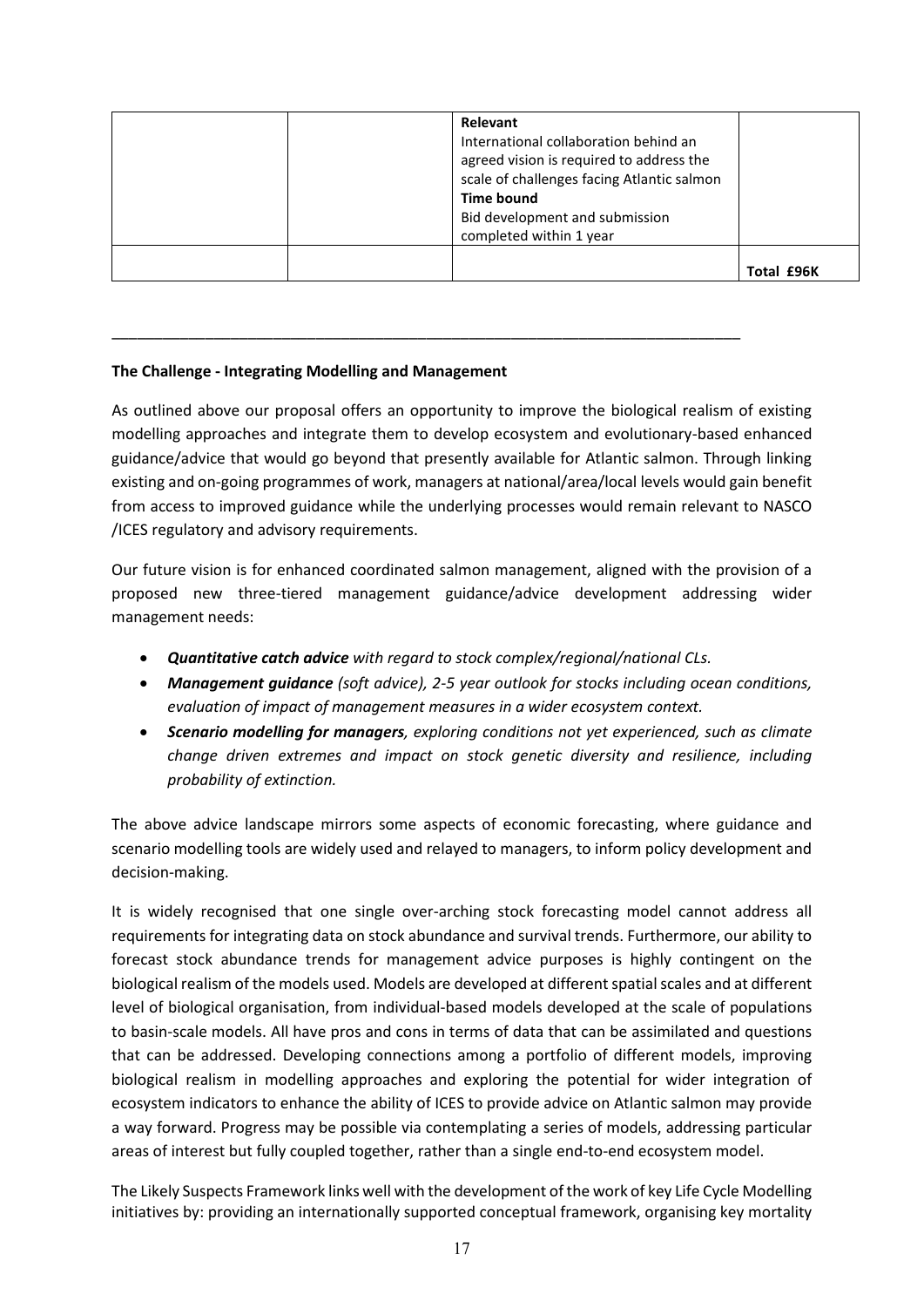questions / data resources by life-stage, spatio-temporal domains and by management drivers. Coordinated advances in both programmes form the basis of this proposal.

#### **ISMMI: a strategic plan, under the auspices of the Board**

The Board is invited to consider establishing a five-year strategic science plan as a successor to SALSEA-Track. This plan would centre on further modelling development research and data acquisition, with the primary objective of supporting a more integrated ecosystem-based approach to Atlantic salmon assessment and management: the *International Salmon Modelling and Management Initiative (ISMMI).*

Delivery of the suggested strategic plan would initially involve a one-year pilot study to begin in 2022. This study would bring together the key modelling approaches and data sets, under the overarching Likely Suspects conceptual framework. It would concurrently build an international consortium bid for a four-year science project (2023-2026), to develop the modelling and advice frameworks, spanning the three NASCO Commission areas. Year 5 (2026) would be an implementation year, when enhanced scientific models and new management tools would be introduced to WGNAS and NASCO.

The pilot study will be critical to establish the work streams for the overall five-year plan, and in particular to support the development of the Atlantic-wide consortium bid. An element of matchfunding from the Board is being requested for the pilot study, as detailed in Table 1 above.

Centering on linking the work streams of the French Institut Agro/INRAE modelling groups and the MSA LSF group, the one-year ISMMI pilot programme would address four key areas:

**1. Improvement of current engagement with salmon management across scales: assisting with translation and interpretation of new model outputs, leading to better alignment with salmon management outputs via Decision Support Tools (DSTs)** 

In seeking to improve the effectiveness of salmon management advice, communication of the outputs from the increasingly complex models used in generating such advice urgently needs to be improved. There is a need to evolve management guidance and advice in a coordinated and focused way to meet the needs of various local national and international administrations and management groups.

An important element is communicating with salmon managers and integrating their requirements into tool development. Use of terminology is important, and great care is needed in communicating modelling functions and limitations and in expectation management. If successfully addressed, this aspect could allow improvements in the flow of ICES/NASCO stock assessment advice to stakeholders, most particularly to regional and local management teams.

Inherent to the LSF concept is the use of decision support tools (DSTs), to enhance the interface between modelling outputs and managers. These tools aim to provide user-friendly, accessible graphical type outputs to show important trends, such as abundance and survival, together with prospects for ocean survival and the status of key ecosystem indicators (e.g. predators, competitors etc.). DSTs can provide a wider lifetime context to quantitative advice and allow managers to make timely decisions, while taking account of such information. Scenario ("*what-if*" prospective) is also conceivable in the design and implementation of DSTs.

Specifically we propose to: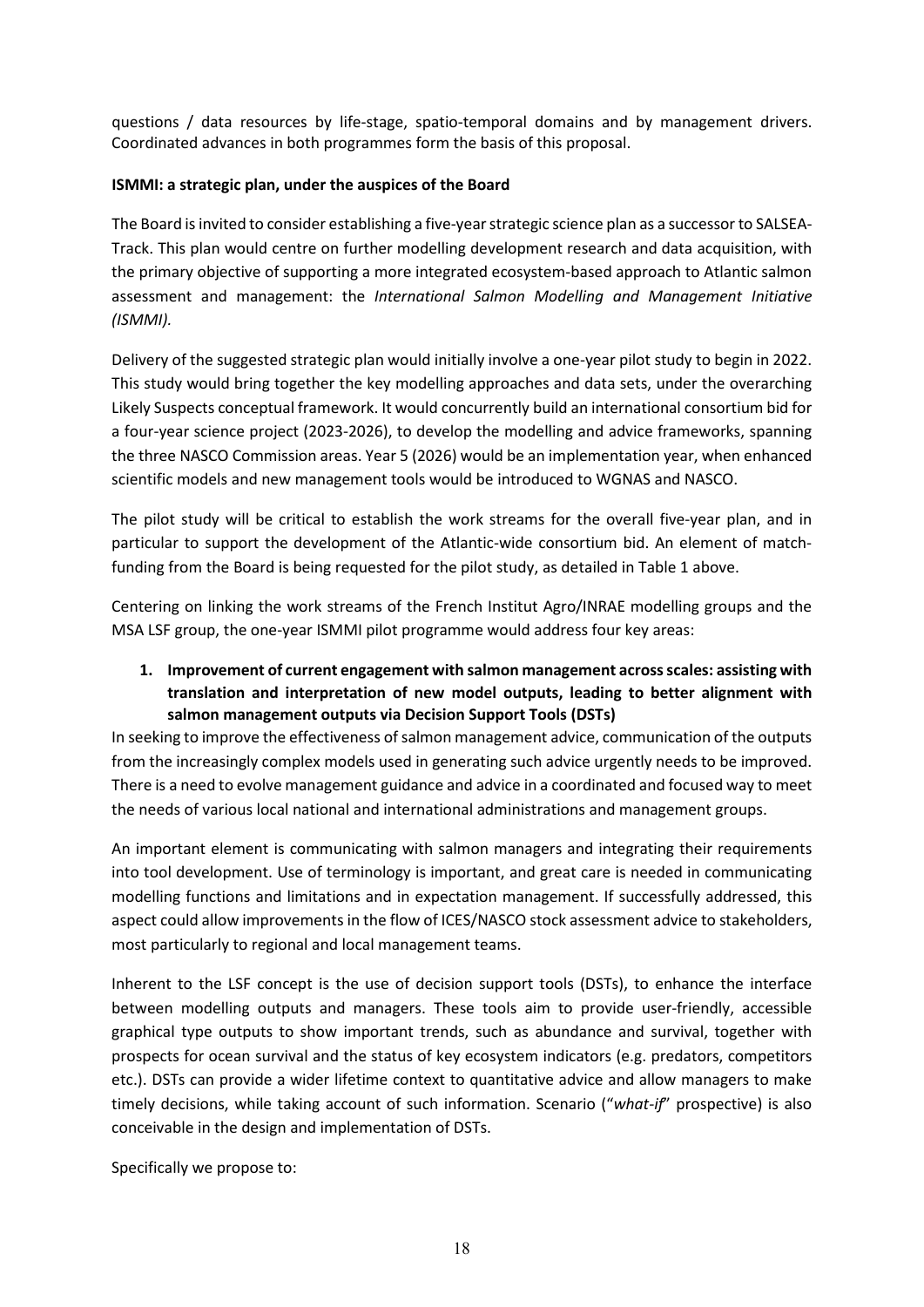- Host a workshop (or series of focused discussions) with managers, to seek input to guide the development of management-friendly, easily understood interfaces between model outputs and management advice / guidance.
- On that basis, develop improved interfacing between managers and modellers, specifically testing various decision support tools structures and designs.
- Concurrently, evolve the translation of model outputs beyond current parameters to encompass stock prospects (survival outlook) and scenario planning.
- **2. Alignment of existing salmon stock assessment and management models, realising the potential for improving biological realism in existing models.**

This component would build on specific model components development/enhancement already underway:

Institut Agro/INRAE group and collaborators:

- Refining the LCM and exploring incorporating variability in the natural mortality rates (M) post-PFA, and the intricate relationship between survival and maturation schedule.
- Expanding biological and evolutionary realism beyond current LCM capacity to incorporate a wider range of life history options
- Improving synergies and connections between salmon modelling approaches (Individual Based Atlantic Salmon Modelling and LCM)
- Data workflow process to provide inputs to LCM

Likely Suspects Framework group:

- Prioritising a set of salmon mortality questions as testable hypotheses, linked to life stage and domain
- Building a structured data framework organising and mobilising environmental and ecological datasets, using Graph database technology
- Establishing a technical toolbox of salmon assessment resources to facilitate evaluation in future developments
- Phase 1 design of a user-interface web application of the mechanism to relay the results of the LSF programme to salmon managers: a Decision Support Tool

A direct benefit of refining the biological realism of models used at WGNAS and their integration with new modelling approaches, would be an improvement in PFA forecasts and the NASCO framework of indicators (FWI). Such an approach would also provide wider (environmental and ecosystem) indicators of the outlook for stock survival for periods of two to five years ahead, together with potential scenario modelling of future, and longer term, changes. This would guide managers on what underlying changes were impacting, or likely to impact, salmon survival and abundance, thus enhancing the utility of the FWI process.

### **3. Progress towards providing the components for a more Integrated Ecosystems Assessment based vision for salmon, that integrates existing approaches and guides future modelling work**

Evolving an IEA approach for salmon management will require a high level of cooperation within ICES working groups and dedicated development time. Application of an IEA for Atlantic salmon will also require considerable development to focus it clearly on critical areas of concern and to fine tune it for use.

Drawing a distinction between hind casting and forecasting approaches within an IEA framework is important. For example, available indicators (or proxies) for past changes are not always easily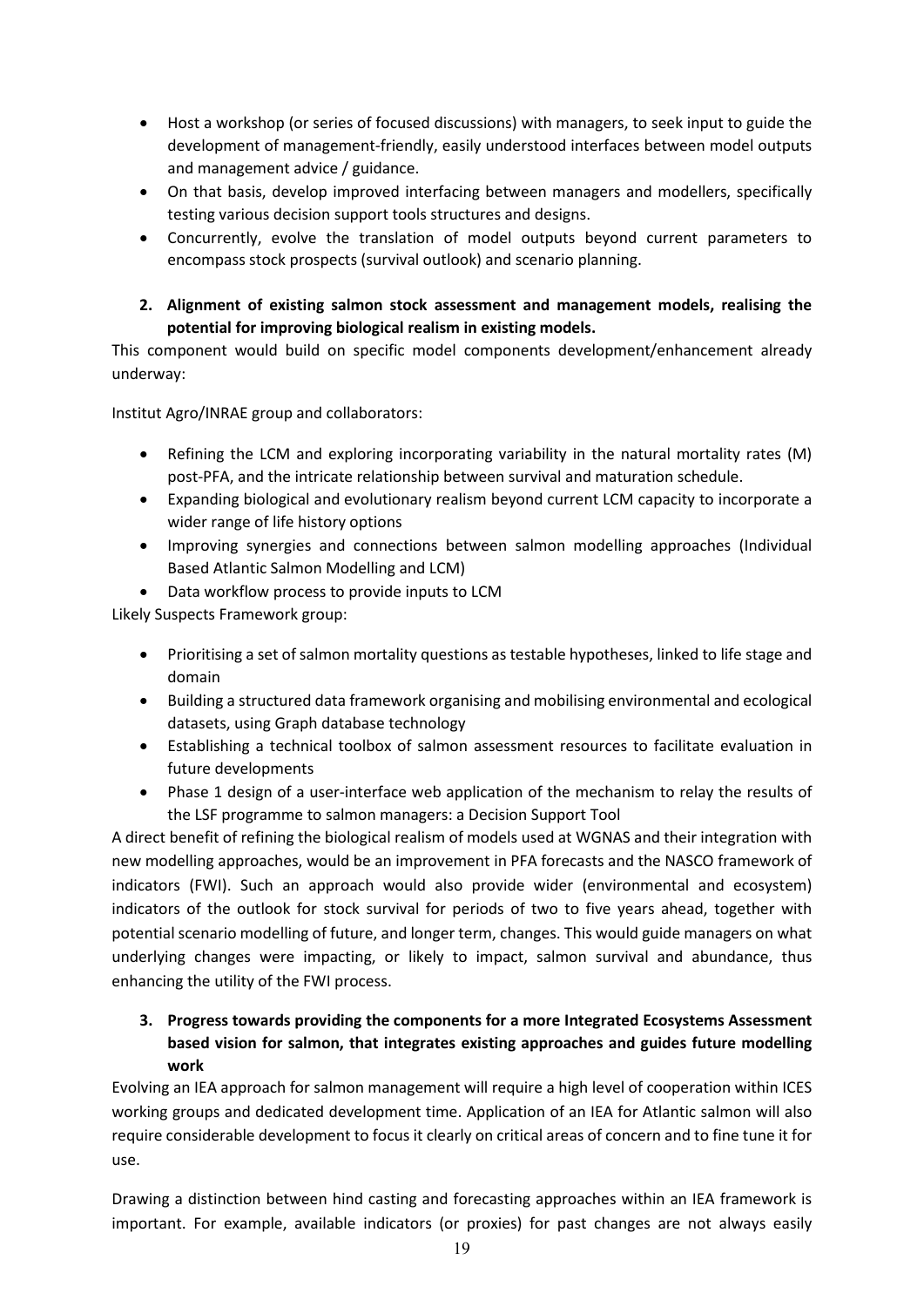integrated into methods to provide useful forecasts. However, hind casting is essential, especially in supporting an understanding of mechanistic (causal) relationships between marine indicators and salmon survival at sea. To better explain past biological and environmental conditions, hind casting models would be cooperatively focused to advance several linked areas of work:

- **New data mobilisation and workflow development to access comprehensive physical and ecological datasets**: Availability and assessment would be based initially on the inventory from WKSalmon1. The LSF data frame is currently building a suitable data resource, organised in a global data repository (using FAIR data principles) and in collaboration with colleagues working on similar challenges in North America (Atlantic and Pacific regions). Data mobilisation and sharing will facilitate new analysis (such as break-point analysis), specifically assisting linking of modelling approaches and hypotheses testing. The LCM data workflow approach, managed by Institut Agro/INRAE, shares the principles and elements of the underlying structure. We believe that an opportunity now exists to combine these data approaches.
- **New indicator development to improve assessments:** Consideration of the extent of initial datasets is required to provide variables for integration into existing or future model refinements, as potential indicators or as proxies. One focus area involves combining hydrodynamic models delivering ocean transport information with proxies for prey distribution and abundance, derived from ecological datasets (e.g. CPR series).
- **Prioritise and coordinate the work programme around addressing key mortality questions:** An MSA-LSF led initiative to prioritise salmon mortality hypotheses, which will facilitate linkage with available datasets/indicators/proxies, is underway, providing preparatory material for the upcoming 2021 ICES WKsalmon2 workshop. This will allow convergence between relevant datasets that are likely to be informative, leading to a tightly focused data call to the wider ICES community.

#### **4. Development of an international funding bid to initiate, develop and support the evolution of ecosystems-based management for Atlantic salmon.**

A central component of the proposed ISMMI programme will be the building of an international consortium-funding bid for a four-year Atlantic-wide science project, to fully develop the modelling and advice frameworks outlined above. This comprehensive bid for external funding (*circa* £3 - £5 million) could be targeted towards the new Horizon Europe Programme (or similar) with strong linkages to similar and complimentary funding opportunities in North America.

We envisage that by drawing together a wide range of collaborators in a cohesive and comprehensive bid for external funding, the 4-year proposal could include the four work packages below. Bid development could take advantage of the timing of the third in the series of NASCO / ICES workshops (WKSalmon3, provisionally planned for 2022) as a checkpoint to direct, review and evaluate the content of the proposal.

- **Model development:** Model integration within the LSF top-level conceptual framework, (portfolio of models), including enhancing biological realism of candidate modelling approaches. This would support ICES benchmarking and WGNAS annual advice to NASCO.
- **Accessing and mobilising the data:** Hypotheses-led mobilisation of the data components to provide an ecosystem-based vision for future salmon stock assessment and management. Such an approach would inform and enhance future modelling work.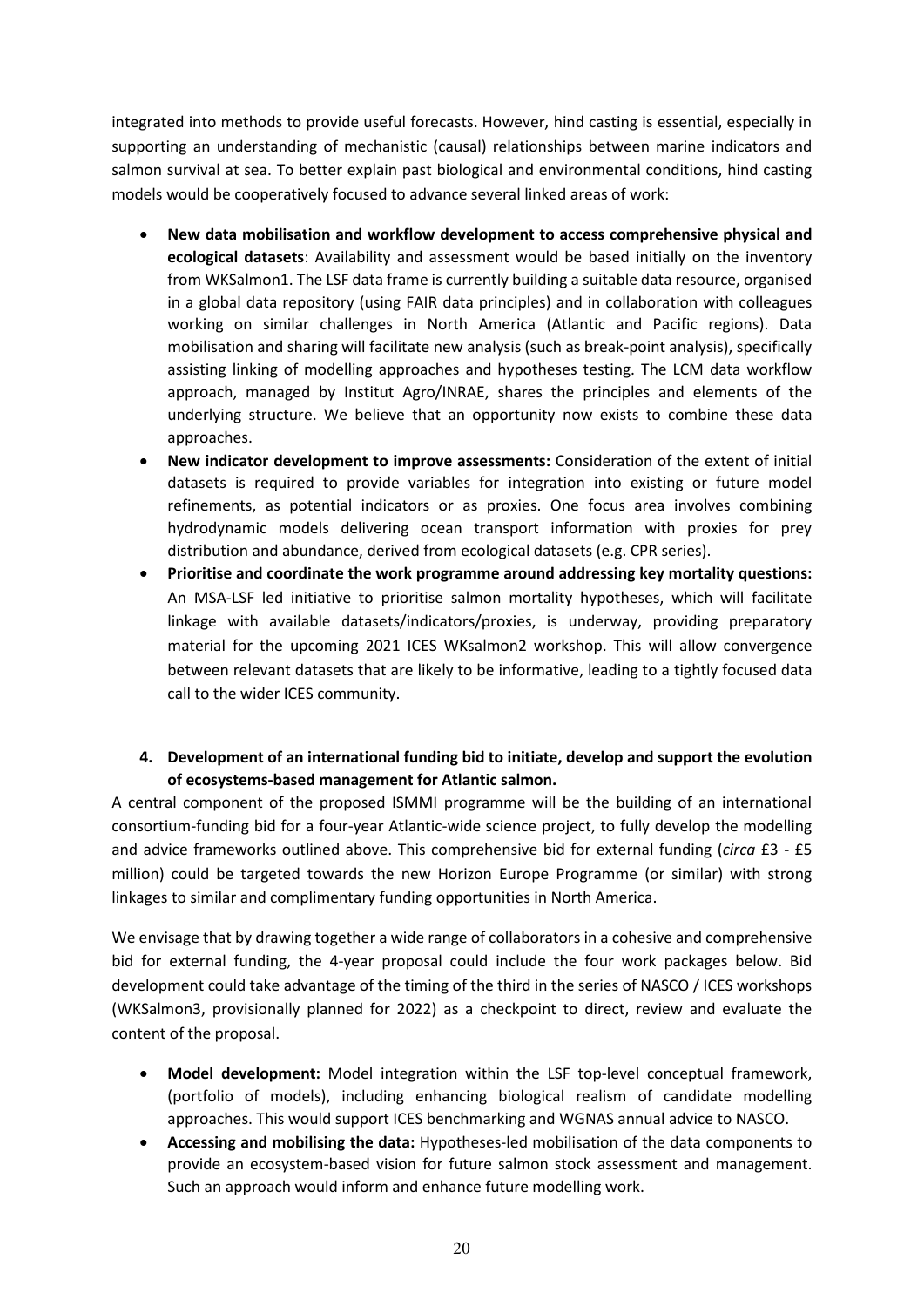- **Management guidance and advice:** Directing model and data developments to provide enhanced management guidance and advice in an accessible format via DSTs.
- **Communications:** Rolling out the implementation of the project outcomes, via deliverables targeting the needs of ICES/NSASCO, and communicating with the wider management community, at local, national and Atlantic Basin scales.

#### **Board Request**

The Likely Suspects Framework Workshop in November 2017 was the first scientific event held under the auspices of the International Year of the Salmon. With the endorsement of the Board/NASCO, the LSF was subsequently adopted as an IYS signature project. The subsequent, trans-basin working relationships that have developed between Atlantic salmon researchers and Pacific salmon scientists have formed the basis for a series of on-going scientific initiatives. The LSF project is currently engaged in workshops with Pacific salmon researchers, helping to develop case-use studies, with a view to implementing the LSF approach in the Pacific Basin, and with researchers in eastern Canada, through the multidisciplinary Canadian AJSRV, collaborative science project.

The current proposal reflects what is emerging from these discussions. The close parallels between the challenges in the two basins are now clear to those engaged in such co-operative programmes. What is also clear is the need to develop a suite of dynamic, ecosystem indicators, which align closely with the emerging concept of integrated ecosystem assessment. The aim of this proposal is to build on earlier co-operative successes such as SALSEA and to forge close links with those engaged in current projects such as SeaSalar, SMOLTRACK, the Greenland Tracking Programme, SAMARCH, SeaMonitor, the Moray Firth and Scottish West Coast Tracking Programmes. Many of the principals in these projects are serving on the External Advisory Board of the LSF.

In our view the Board, working through NASCO, is ideally placed to co-ordinate such an internationally focused development. The Board is basin wide in its scope and is ideally placed to encourage Parties to embrace this new paradigm and to become full partners in the programme by aligning their marine salmon programmes under the umbrella of *the International Atlantic Salmon Modelling and Management Initiative.* 

Very significant funding, both public and private sector, has been invested in the establishment of the Likely Suspects Framework research team and in the development of the Life Cycle Model to date (*circa* £500k to date). These human and intellectual resources will be fully available to ISMMI.

The chances of success of such a major bid *(circa £3-5m*) would be considerably enhanced by the support of key inter-governmental organisations such as NASCO. The Board's endorsement and matching financial support of £96k is therefore requested for one year to allow our consortium to a.) align existing salmon stock assessment and management models in preparation for the bid, improve engagement with salmon management at all levels and define existing key roadblocks and b.) appoint a suitably-experienced and qualified research proposal developer to build a trans-national research project funding bid (EU-Horizon or similar).

Fundamental to the work of NASCO and ICES are improvements in scientific advice to managers and the integration of advice on salmon populations across their marine phases, with ecosystem data emanating from other relevant ICES programmes. As outlined above, we believe that a future vision for international salmon conservation and management must move beyond the provision of catch advice based on single-species demographics. It must encompass a wider eco-evolutionary vision, which recognises the speed of change in both the ocean and in our climate and which can tackle the